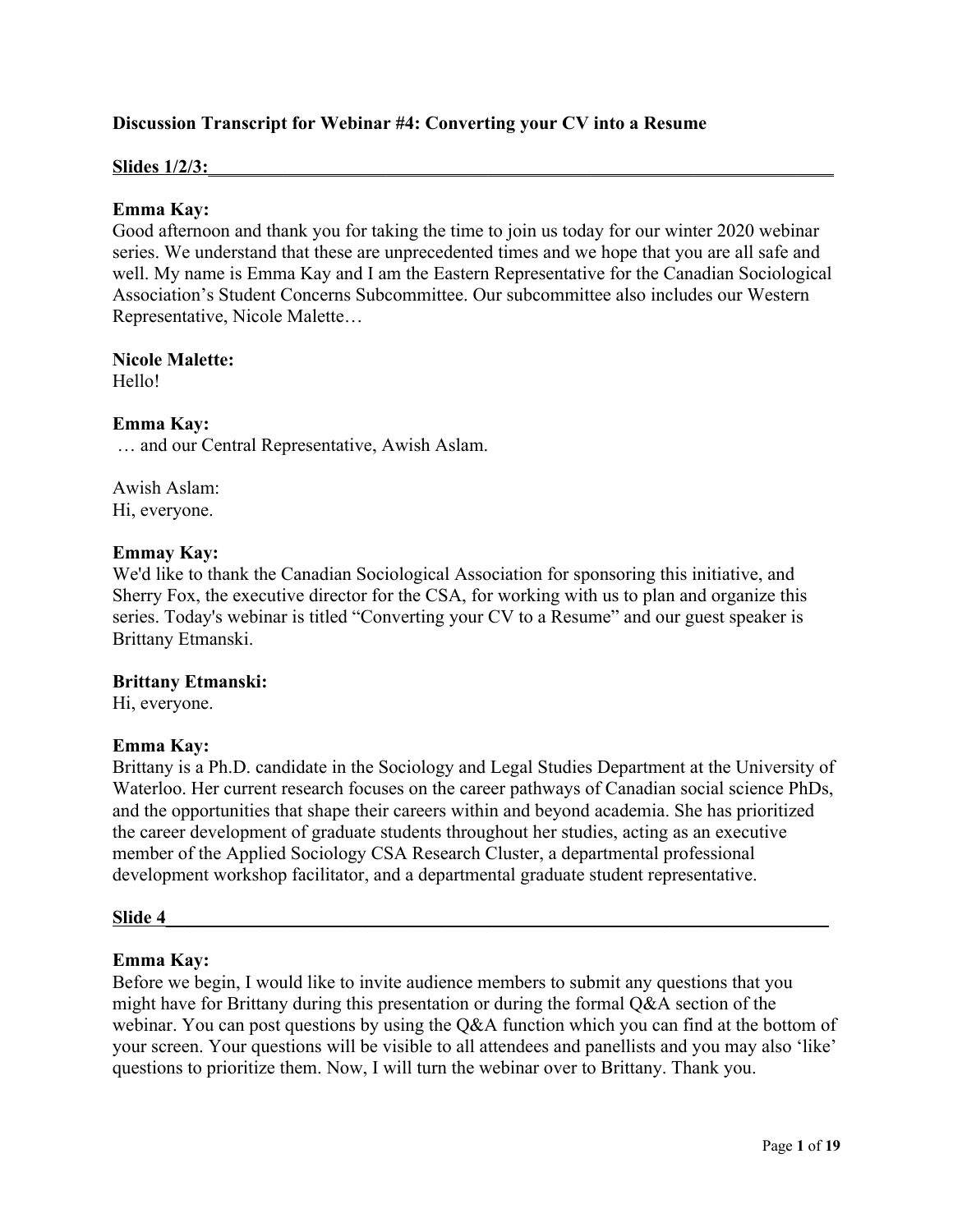## **Brittany Etmanski:**

Thanks for that introduction, Emma and again, thank you to everyone who is here today. First off, I just wanted to start with the webinar agenda so that we have an idea of what we'll be going over today. We'll start out with an opening question or reflection which I will explain in more detail in the next slide. We'll then move into skills that employers have identified as important, or in some cases, crucial to them when hiring employees; the differences between a CV and your resume; and summary statements (which are kind of like your elevator pitch that you include in your resume - explaining yourself within a really brief period). We'll then talk about (now that we know the differences between CVs and resumes) how we go about converting our CV into a resume, with examples of both CVs and resumes, and also how to be applying to job ads with a specific resume and a specific job ad in mind. We will end with some final notes just to wrap things up and talk about general do's and don'ts.

## **Slide 5**\_\_\_\_\_\_\_\_\_\_\_\_\_\_\_\_\_\_\_\_\_\_\_\_\_\_\_\_\_\_\_\_\_\_\_\_\_\_\_\_\_\_\_\_\_\_\_\_\_\_\_\_\_\_\_\_\_\_\_\_\_\_\_\_\_\_\_\_\_\_\_\_

## **Brittany Etmanski:**

First, I wanted to start with a question to each of you. You may respond by writing your answers in the chat function. The other thing to make note of is that only panellists can see your answers (other respondents will not be able to see your answers). So, my question to those of you who are attending today is, if I were to ask you, or if a potential employer, or a connection that you met at conference or otherwise were to ask you to tell them about yourself, what would you say? And, what sorts of things about yourself would you highlight? I'll give everybody just a few minutes now to write in some of their answers of what they would say about themselves.

In some of the answers (without going into too much detail of any one person's answers) I see many of you talking about things like being a PhD candidate, talking about where you went to school, what your areas of research are, and that sort of thing. Which is oftentimes what most people tend to think of when answering this question. However, I also see (which is great) some of you noticing that you should be talking about things like your work experience, the skills that that has taught you, and in particular, someone mentioned how what they've learned has been contributing to the goals or what it is that they are wanting to do moving forward. So, that's great. You guys are smart cookies and you're already ahead of the game.

### **Slide 6**\_\_\_\_\_\_\_\_\_\_\_\_\_\_\_\_\_\_\_\_\_\_\_\_\_\_\_\_\_\_\_\_\_\_\_\_\_\_\_\_\_\_\_\_\_\_\_\_\_\_\_\_\_\_\_\_\_\_\_\_\_\_\_\_\_\_\_\_\_\_\_\_

## **Brittany Etmanski:**

I have included an example here. *My name is Brittany Etmanski, I'm a PhD candidate here and my research talks about X*. When you're trying to apply to jobs, particularly outside of academia, sometimes we have the habit of going into specific jargon from our discipline that doesn't necessarily mean anything to anyone outside of that discipline. Oftentimes what interviewers are more interested in, is the types of skills that you've been fostering. Your substantive area of research may still be of interest, but why are you a fit for their team? Why should they be invested in the skills you've been fostering and things of that nature.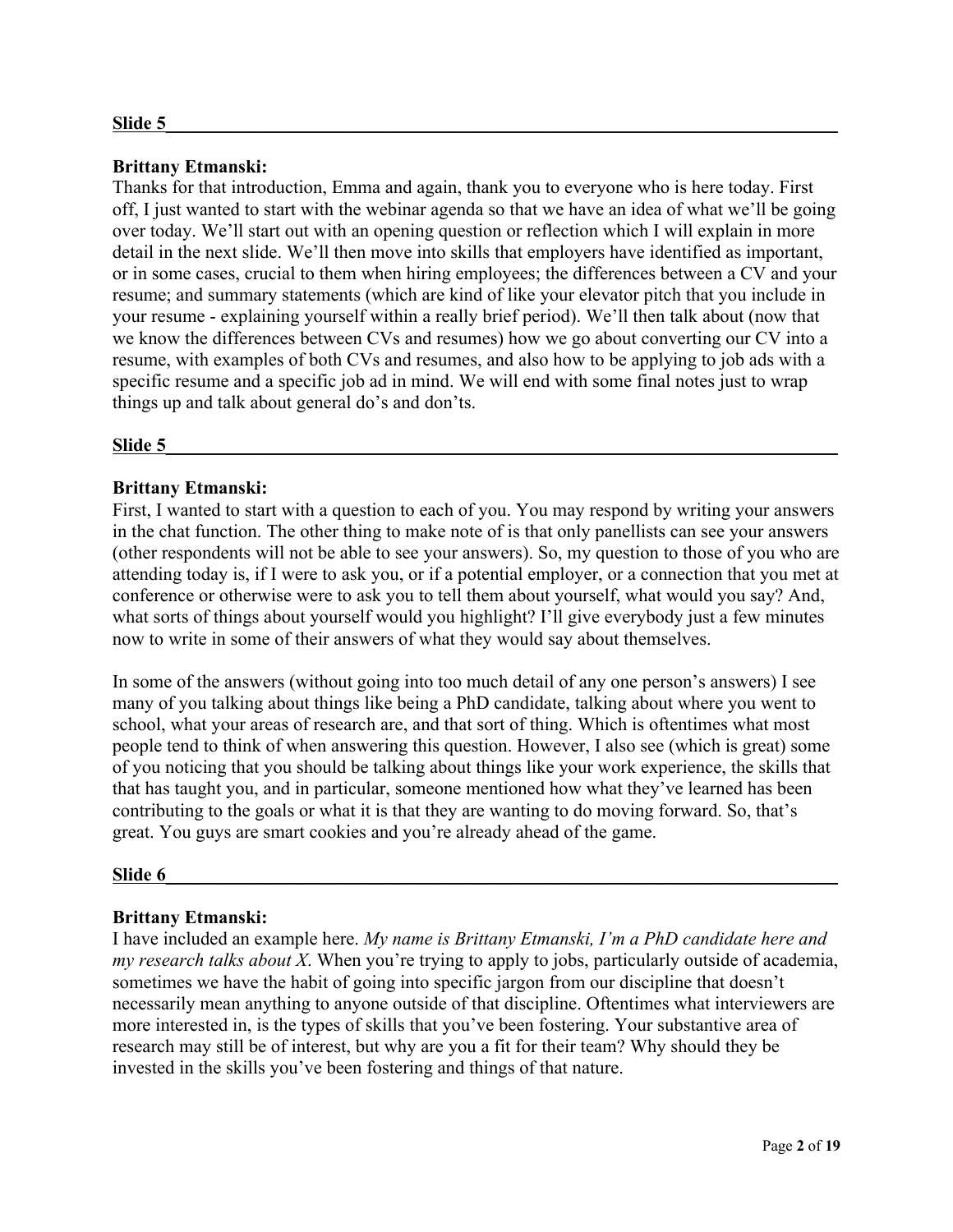When I was interviewing for my position as a research coordinator, this isn't verbatim, but to give you an idea of what that looks like, I said something to the extent of *"My research has focused on education policy, so I'm drawn to the areas of school-to-work transitions and experiential learning. I'm skilled with mixed methods analysis and public speaking, as evidenced by my research presentations to campus administrators and international audiences. Moving forward I'm interested in furthering my contributions to the field by examining the effectiveness of graduate-level experiential learning, which is why I believe I'd be a great fit for your team."*

As you can see from this example, I highlight some of the skills I think would be of interest. Such as being competent with mixed method analysis and public speaking. I've talked about the results that I've delivered. I've given research presentations to campus administrators and international audiences. And, I also talk about my goals moving forward and why that would fit with their team - examining the effectiveness of graduate level experiential learning.

## **Slide 7\_**\_\_\_\_\_\_\_\_\_\_\_\_\_\_\_\_\_\_\_\_\_\_\_\_\_\_\_\_\_\_\_\_\_\_\_\_\_\_\_\_\_\_\_\_\_\_\_\_\_\_\_\_\_\_\_\_\_\_\_\_\_\_\_\_\_\_\_\_\_\_\_

## **Brittany Etmanski:**

Moving on to some of the skills that are desired by employers. The examples taken here come from the CCCE report, but other sites like Forbes and anything else that you may find online tend to articulate similar skills, so this gives us at least a good kind of baseline for what it is that employers are looking for. These examples emphasize things like people skills, communication, problem solving, analytical skills, leadership, industry-specific knowledge (so those are your hard skills), functional knowledge, technological literacy, project management and creative thinking. The thing that I want everybody to be thinking about or reflecting on here is the fact that we develop a fair number of these skills during grad school. For example, for those of us working on a thesis or a dissertation, that often teaches us things like problem-solving, analytical skills and project management. We just don't necessarily market writing a dissertation in that way. Again, just kind of giving you the idea that we need to really start thinking about shifting our mindset and framing from the perspective of the employer, when we are writing our resume.

The other thing that is kind of a "don't" to be mindful of here, is that sometimes we tend to focus on selling our hard skills. The industry specific knowledge, which of course there is a time and a place for, but you need to show that you are able to do more than that. If you're a qualitative researcher, it may still be of interest to say that you know how to use NVIVO or if you're a quantitative research, that you know how to use SPSS, STATA or anything like that. However, it is important to show that you know more than simply those hard skills. That isn't the only thing that is a selling feature when applying to these jobs.

## **Slide 8**\_\_\_\_\_\_\_\_\_\_\_\_\_\_\_\_\_\_\_\_\_\_\_\_\_\_\_\_\_\_\_\_\_\_\_\_\_\_\_\_\_\_\_\_\_\_\_\_\_\_\_\_\_\_\_\_\_\_\_\_\_\_\_\_\_\_\_\_\_\_\_\_

## **Brittany Etmanski:**

Let us now look at some of the differences between a CV and a resume. I've listed the table here to compare and contrast. A CV tends to be very academic oriented, so we focus on things like publications, funding, conference presentations and so forth. Very research focused. Whereas a resume is very industry oriented. Again, we're not necessarily using the same jargon that we would in academia, we're talking more about our work experience rather than simply listing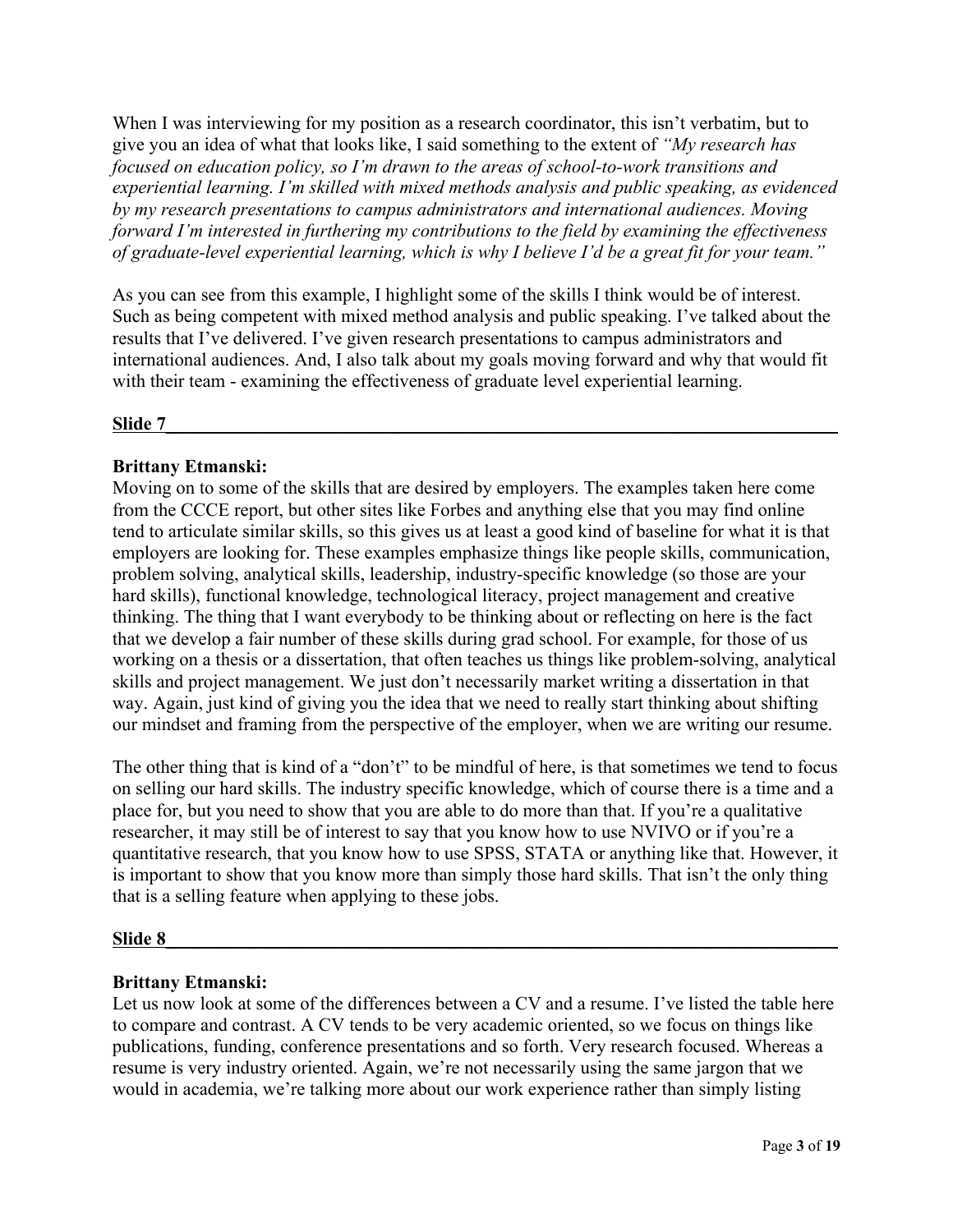things, which pulls us into the next point about CVs being very list oriented. Oftentimes, we will list the teaching assistantships or TAs that we've held. We'll talk about the research assistantships or RAs that we've held, but we won't necessarily list out the roles or responsibilities of each. What the results of those TAs were, versus on a resume that is highly encouraged to be doing. They want to see things like what was the outcome and what did you achieve which with each of the things that you've done as mentioned. The CV focuses heavily on research whereas the resume focuses heavily on work experience and skills. A CV also tends to be long. If any of you are like me, you often hear "as long as possible", to show that you have done as much as possible. It is fairly common to see CVs of six pages or longer versus a resume that is meant to be as concise as possible. It should only be one to two pages, because an employer typically skims (at least initially) your resume for no more than 10 seconds. Therefore, they need to be able to find what is most pertinent to them as soon as possible.

And then finally with a CV, oftentimes it follows somewhat of a template. You may for example have a teaching oriented versus a research-oriented CV, but generally you include the same things on both. You may just switch the order of each. Versus, with a resume, only highlighting one to two pages, you need to make sure that anything that is of highest interest to that specific employer is on it. So, it will often be customized to each position that you apply to.

# **Slide 9**\_\_\_\_\_\_\_\_\_\_\_\_\_\_\_\_\_\_\_\_\_\_\_\_\_\_\_\_\_\_\_\_\_\_\_\_\_\_\_\_\_\_\_\_\_\_\_\_\_\_\_\_\_\_\_\_\_\_\_\_\_\_\_\_\_\_\_\_\_\_\_

## **Brittany Etmanski:**

Here, I've given an example of what a CV would look like. Just in case some of you haven't formulated your CV yet, which is totally okay, depending on where you are in your program. So, the thing to note here (I just copied the first page again of probably about six) this CV starts out with listing the participant's education, it then moves into talking about their research and teaching experience, followed by funding publications, presentations, and then ends with things like academic service potentially, references and so forth. So, again very list oriented. As we can see from some of the things that are down at the bottom, they'll talk about the roles that are held, but they won't necessarily explain what those responsibilities of each role were. As mentioned, it's very focused on academic research, on publications, presentations and that sort of thing. In summary, CVs tend to follow a general template, a lot of the research coming first, teaching, and other service-related experience coming subsequently after research.

## **Slide 10**\_\_\_\_\_\_\_\_\_\_\_\_\_\_\_\_\_\_\_\_\_\_\_\_\_\_\_\_\_\_\_\_\_\_\_\_\_\_\_\_\_\_\_\_\_\_\_\_\_\_\_\_\_\_\_\_\_\_\_\_\_\_\_\_\_\_\_\_\_\_\_

## **Brittany Etmanski:**

In comparison, when we look at a resume, we can see that it starts and ends in a very different way (again, I've just taken the first page of this resume). This example starts out with a summary, then goes into key skills, then work experience, followed by education. The thing to note here is that the summary statement and key skills are new. That's not something that we typically see in someone's CV. The other thing to note is that education is typically listed last on a resume, unlike being listed first on a CV.

I know that the font is probably a little small here, but what we can see from the resume is that it usually avoids that jargon that we talked about, that we might use within academia. Instead, it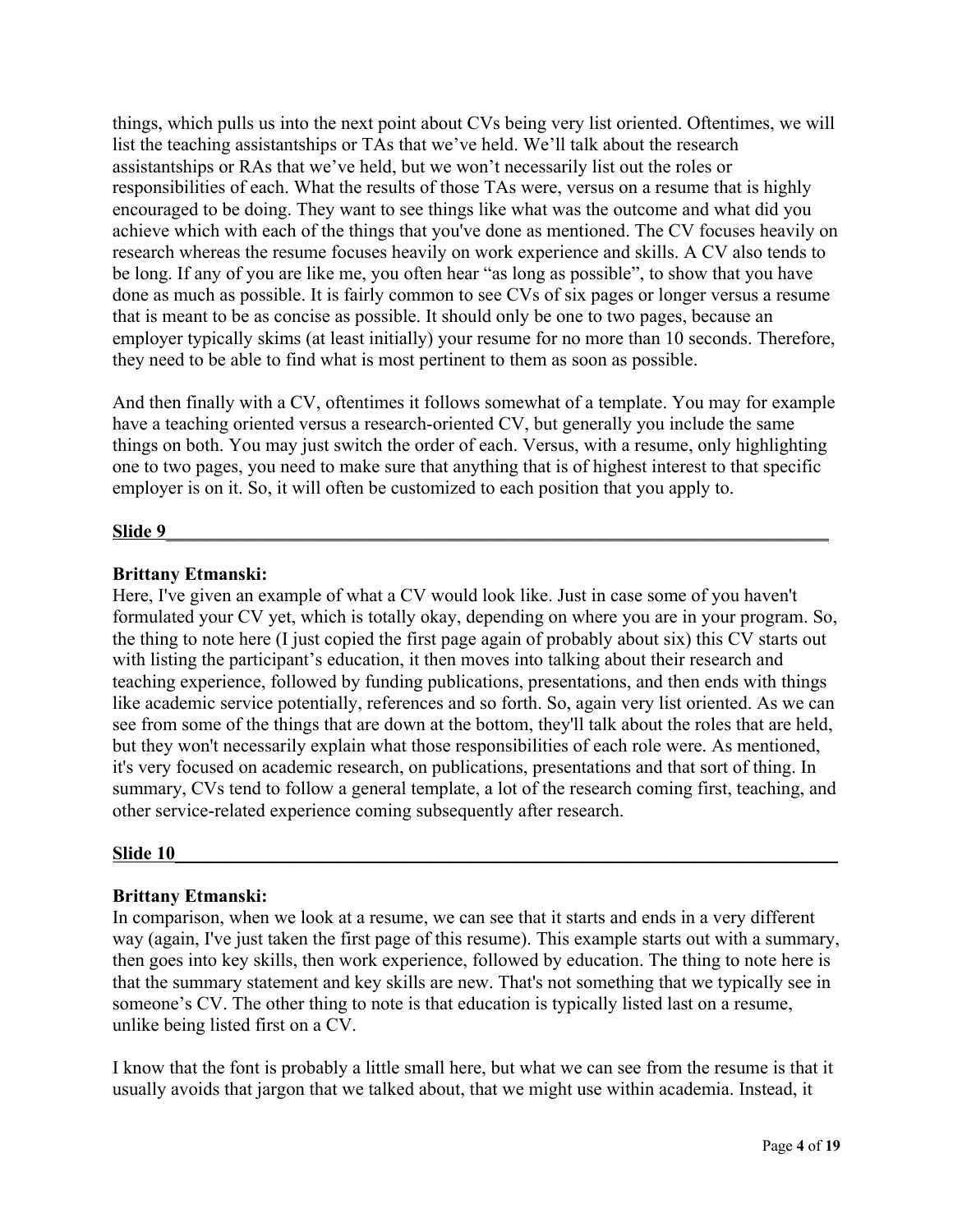focuses on explaining work experience and skills. So, if we look under career summary, we can see that the person has outlined each of their positions. But then, they've also listed some key responsibilities and key achievements of both, which are typically not something that is listed on a CV. This gives the employer a better understanding of what it is that that the person was doing in each of those roles. Again it's as concise as possible, typically about two pages and it's customized to each job that you're applying to. Arguably, you can be customizing the subheadings that you include in your resume, as well. So, not just the jobs that you choose to include or the jobs that you've held; in some cases you may include the core skills or the key skills. For some cases you may choose not to do so that sort of thing.

## **Slide 11**\_\_\_\_\_\_\_\_\_\_\_\_\_\_\_\_\_\_\_\_\_\_\_\_\_\_\_\_\_\_\_\_\_\_\_\_\_\_\_\_\_\_\_\_\_\_\_\_\_\_\_\_\_\_\_\_\_\_\_\_\_\_\_\_\_\_\_\_\_\_\_

## **Brittany Etmanski:**

Moving into what is a summary statement - just because I don't want to assume that everybody has experience writing one or knows what it is. A summary statement is typically about two to three sentences (so fairly short). It should be brief and should highlight the sections that you'll expand on later in the resume. It should just give employers a general idea of the context of the rest of your resume. The way that you can think of this is as an elevator pitch of yourself to employers. Again, if you just had two to three sentences to explain who you are what you do, what's important to you, and why you'd be a good fit for their team, how would you do that?

The example that I've included here comes from Yale. I thought that this would be a good example to use, particularly because we're not transitioning so far outside of our typical academic circle. This person had still held a post doctorate and they were progressing into another field after doing so. They stated they're a current post-doctoral researcher that can leverage experience grant writing, budgeting, coordinating complex project, (they have ten years of scientific experience with deep knowledge of medical research and global public health) and that they're adept at scientific communication and collaborative development of projects.

 $S$ lide 12

## **Brittany Etmanski:**

Moving into your work experience. After drafting up your summary statement the important thing to remember here again is to avoid being list oriented. Whenever possible, you want to focus on your results and what it is that you achieved in each of your roles. Secondly, you want to try to quantify those results whenever possible in terms of a number or a percentage, anything of that sort. Finally, you want to use strong verbs when you are starting to write out what your roles or responsibilities were. For example, using verbs like 'executed' or 'initiated' instead of using more passive verbs like 'lead' or 'handled'.

## **Slide 13**\_\_\_\_\_\_\_\_\_\_\_\_\_\_\_\_\_\_\_\_\_\_\_\_\_\_\_\_\_\_\_\_\_\_\_\_\_\_\_\_\_\_\_\_\_\_\_\_\_\_\_\_\_\_\_\_\_\_\_\_\_\_\_\_\_\_\_\_\_\_\_

## **Brittany Etmanski**:

The first step is to start thinking about how to write up our resume and how to highlight our work experiences, our roles and responsibilities, the skills we've gotten out of it and that sort of thing. The way that I've always done this is to utilize a table or some sort of mind mapping to see what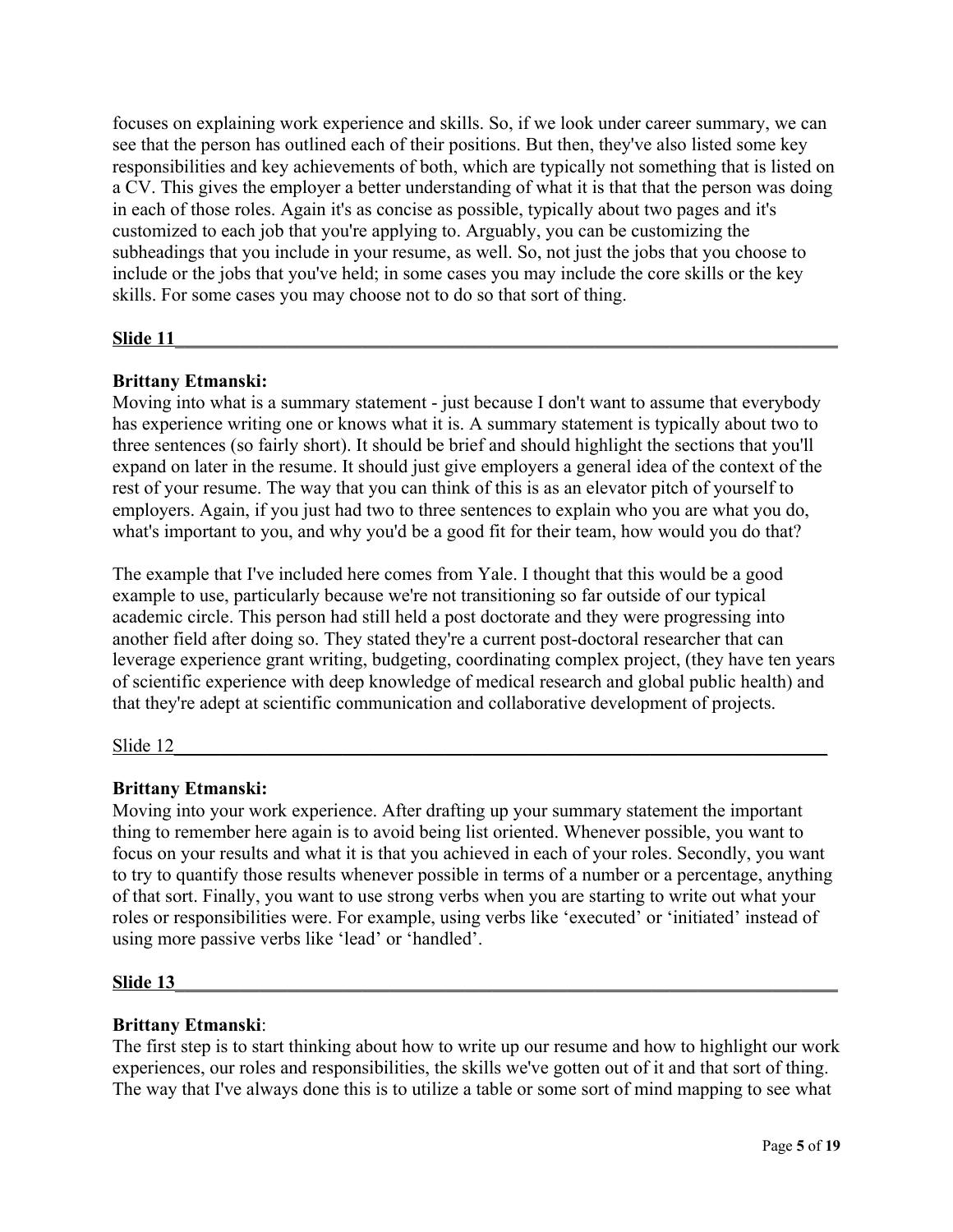is already included on my CV. It's not too far of a stretch and then I can adapt that to a new setting. The thing to note here, before we get into this, is that often times when you're applying for a job outside of academia you can't assume that your employer has a PhD. You need to ensure that you're able to translate your experiences. Using this table as a starting point with the first column talking about 'activities'. These are work experiences that many of us would have gathered in our masters or our PhDs; a teaching assistant, research assistant, or a sessional instructor. Next is the tasks column or the 'responsibilities.' The thing that's important to note here - if any of you are like myself and imposter syndrome is a thing that you struggle with - is to remember that nothing is too small. The thing that I find most often with myself, colleagues, and otherwise is that for example, under a teaching assistantship, we may say things like "grading papers was our most important job" versus answering a few emails. The latter just didn't seem important enough to really list it down. Or I didn't spend enough time doing it to justify "X Y or Z" thing, but again the important thing to notice here is that nothing is too small. Because it still contributes to your skill set.

Looking at the tasks for example, as a teaching assistant you've probably had experience creating papers, conducting office hours, and answering emails and proctoring exams. As a research assistant you may have collected existing research, primary data collection and analysis, and you may have presented those findings whether it's at conferences or otherwise. And, then finally as a sessional instructor you created slides in seminars for your class, presented the material usually on a weekly basis, held office hours, and answered emails from your students. This is what is kind of a stretch beyond what we typically list in a CV but helps us start to think about translating this to a resume highlighting the skills acquired from each of these positions. In this example, teaching assistants teach the skills that are requested by employers; communication, people skills, and leadership. Research assistantships teach you problem-solving, analytical skills, project management, and communication. And being a sessional instructor teaches you leadership, creative thinking, and communication.

The next step moving beyond this table, would be to tailor the skills acquired to a specific job ad which we'll do later in these slides. You now you can see an example of what that looks like and provides a general baseline or starting point for transitioning your CV to a resume.

## **Slide 14 Solution 14 Slide 14 Slide 14 Solution 14 Solution 14 Solution 14 Solution 14 Solution 14 Solution 14 Solution 14 Solution 14 Solution 14 Solution 14 Solution 1**

## **Brittany Etmanski:**

One of the ways that has worked best for me (and I found has worked best for others) when transitioning your CV to a resume, and specifically when trying to write out, what your roles and responsibilities where, is to follow the PAR method. The 'P' of the PAR method stands for the 'problem' where you should be identifying, an issue or responsibility of that work experience. The 'A' stands for 'action', where you discuss how you address that issue or responsibility. And then finally the 'R' for 'results' where you explain the outcome. As an example, Draft One here might be something that someone would include, when they're just talking about their initial draft, of what they've done as a sessional instructor. You might write one of your roles or responsibilities as a bullet point being something like "Developed course curriculum". The problem with that is that it really doesn't sell how you fostered your skills during that job. So, eventually the goal is to be able to move to something like Draft Two, that says you've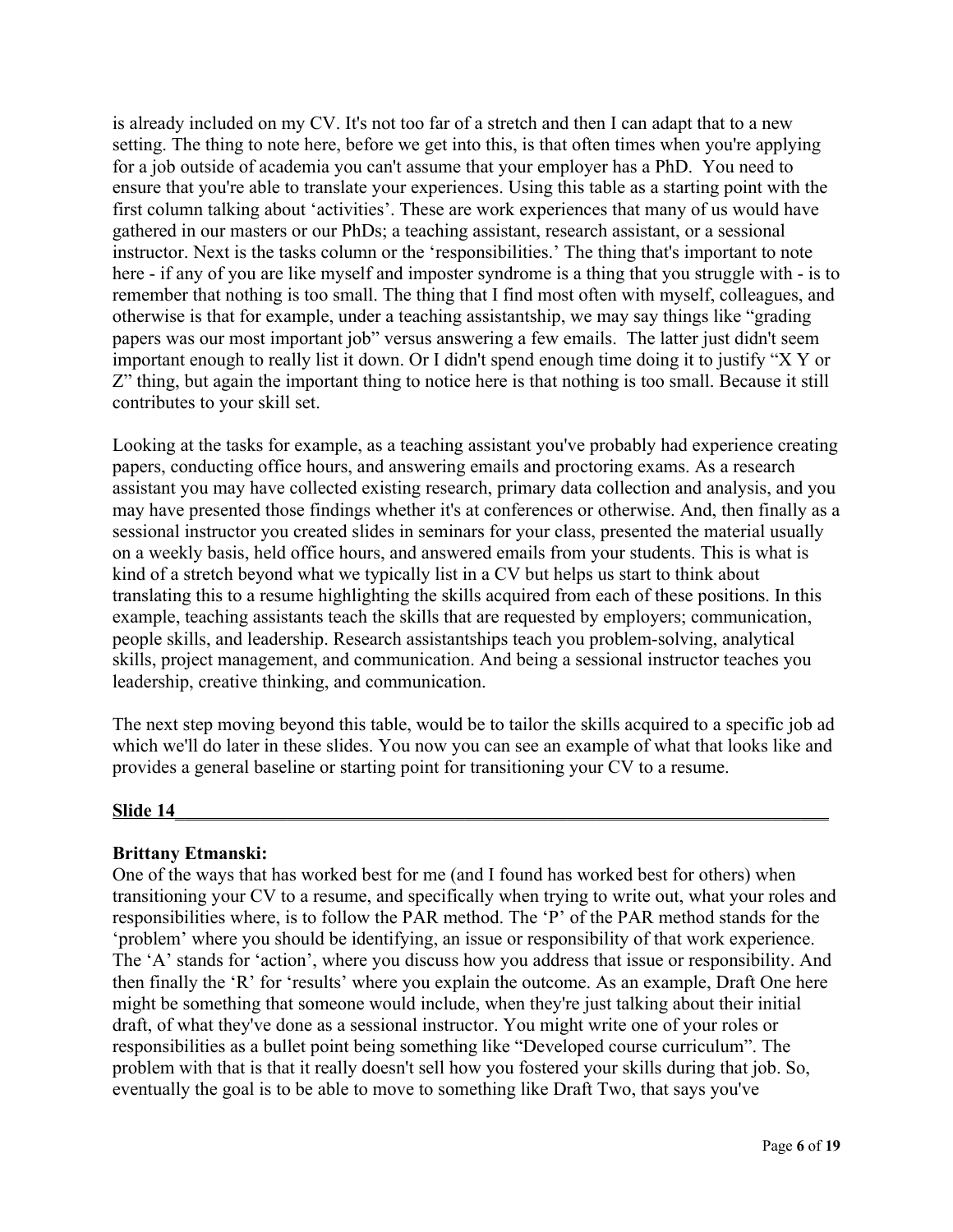"promoted student comprehension of the subject through weekly lectures, achieving an instructor score of 4.8 out of 5" - again quantifying whatever you can. How does this relate to the PAR method? The 'promoted student comprehension' identifies the problem. So, student comprehension being the problem or the issue, the action being 'through the weekly lectures with students', and then finally the results being quantified that, you 'achieved an instructor score of 4.8 out of 5'. The statement now very clearly outlines what you did, how you achieved it, and what the result was.

## **Slide 15**\_\_\_\_\_\_\_\_\_\_\_\_\_\_\_\_\_\_\_\_\_\_\_\_\_\_\_\_\_\_\_\_\_\_\_\_\_\_\_\_\_\_\_\_\_\_\_\_\_\_\_\_\_\_\_\_\_\_\_\_\_\_\_\_\_\_\_\_\_\_

# **Brittany Etmanski:**

Here is the example of a job that I would argue most of us could apply for. It might not necessarily be the best suited job for all of us as we all have different experiences, but it wouldn't be too far of a stretch to do so. I have also noticed among my peers applying to jobs is the attitude "Unless I meet one hundred percent of the criteria I'm not going to apply". However, it's very unlikely that in many of these jobs anybody is meeting one hundred percent of the criteria that that job asks for. So, I would encourage you, if you meet the vast majority of criteria, to be doing so.

Let's refer to the example again. Maybe you don't have the five plus years of experience in a student experience or student affairs role as identified, see the second bullet point under the qualifications, but maybe you meet every other qualification requested. I would still encourage you to apply for that role. If that were the case, so with this job, as manager of student experience, as per the bullet points on the right, they ask that you are able to provide leadership and strategic direction. On the student experience they ask that you develop and maintain strong cross campus relationships, that you develop and implement strategies for integrated programming, and that you have a strong understanding of best practices around the student experience.

My argument is that for most of us, it would be pretty easy to sell our education. A university degree is required or a Master's or equivalent in a related field most of us already have, that some of us exceed that requirement, if we are in the process of obtaining our PhD or already have a PhD. Even in some cases, the work experience we have may be even able to easily sell ourselves on as well, because again, that's something that we're used to doing within academia. However, the tricky part comes from this last portion, the skills, that's something that we aren't necessarily used to articulating or demonstrating when we're applying for jobs. Here I've underlined three examples of the required skills that they're looking for; the program and project management, the ability to work collaboratively, and the ability to use and interpret data. I'll come back to this in more detail in a few slides, but I wanted to make mention of it now because it never hurts to hit you guys over the head with this. It's important when applying for a job, particularly applying for a job online, to try and use whatever industry specific language that they are using. So, for example if you have experience with project management (again as many of us do from writing a thesis or a dissertation) don't try and reinvent the wheel in how you explain what that is. List it as experience with program or project management exactly as they've written in their ad, because oftentimes when you're applying to a job online they will be using some sort of tool that screens you to see whether you make it through to the next step or not. And if they're not picking up on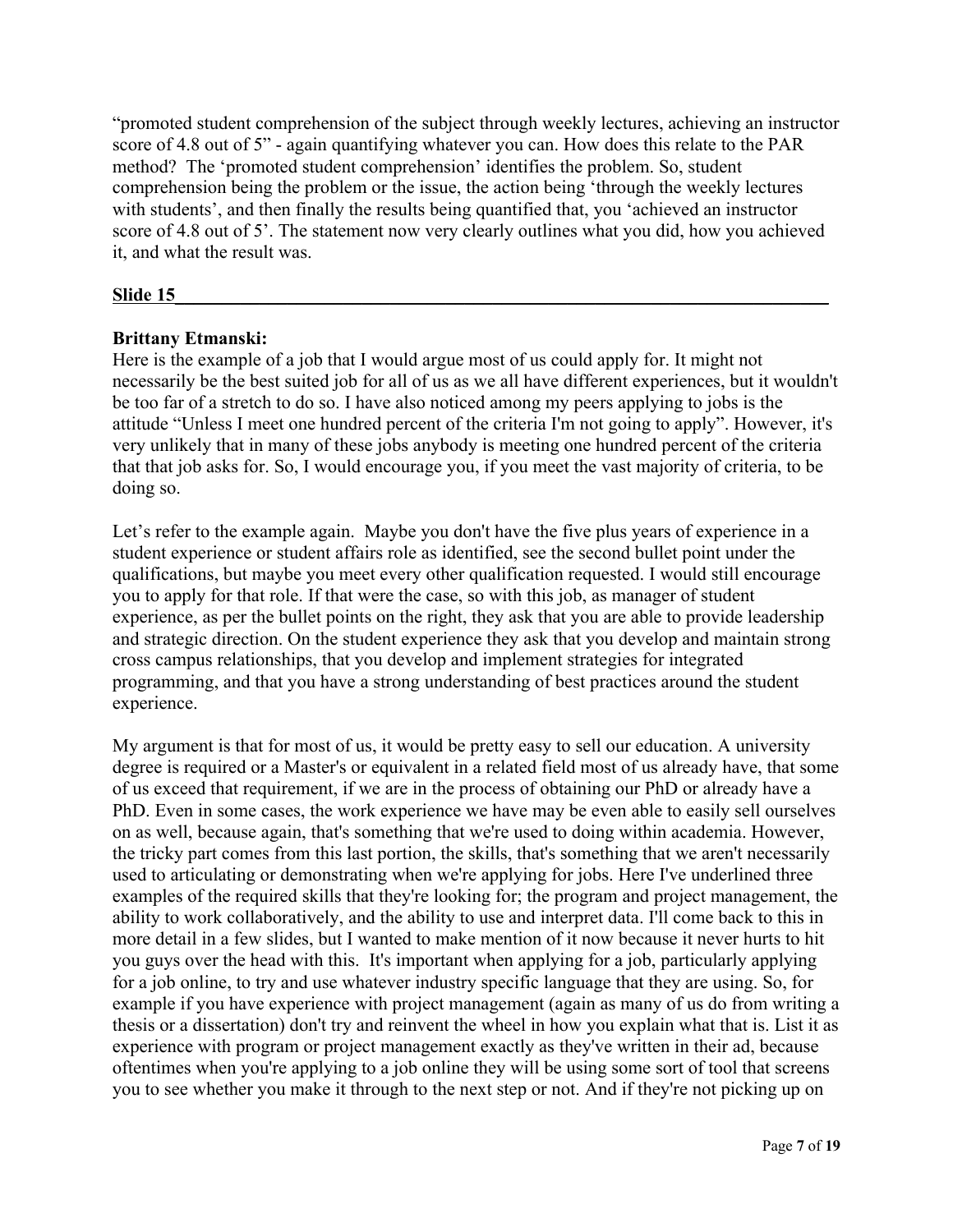keywords that they have asked that screening tool to identify on your resume (even if you're saying it in different words) you might not necessarily make it through to the next phase or the step of the hiring process.

## **Slide 16**\_\_\_\_\_\_\_\_\_\_\_\_\_\_\_\_\_\_\_\_\_\_\_\_\_\_\_\_\_\_\_\_\_\_\_\_\_\_\_\_\_\_\_\_\_\_\_\_\_\_\_\_\_\_\_\_\_\_\_\_\_\_\_\_\_\_\_\_\_\_\_

# **Brittany Etmanski:**

Again, coming back to this table that we had started with in the few slides ago, the thing to note here before I get into this updated version, is that as you become more familiar with the process of translating your CV to a resume. You may be able to skip this table and move right to the PAR method that we had discussed earlier, but I wanted to provide an example of the table again just for those of you who may find it useful to start here as a baseline. So, as we can see the activities remain the same and the tasks remain the same. That's the thing that's kind of nice is once you do this activity, all you have to do is update those sections as you continue to gain work experience. The work experience you already have and the tasks that you've already done don't change. So, what's changed here is the section that's folded under skills acquired. Instead of using those top skills that employers have asked for, that I used in the last example, I've adapted this to the skills identified in the *manager of student experience* ad. A teaching assistant now reflects "flexibility and an understanding of priority populations". A research assistant now reflects "project management collaboration and the ability to use and interpret data" And, finally experience as a sessional instructor shows "our ability to take initiative and our understanding of priority populations".

## **Slide 17**\_\_\_\_\_\_\_\_\_\_\_\_\_\_\_\_\_\_\_\_\_\_\_\_\_\_\_\_\_\_\_\_\_\_\_\_\_\_\_\_\_\_\_\_\_\_\_\_\_\_\_\_\_\_\_\_\_\_\_\_\_\_\_\_\_\_\_\_\_\_\_

## **Brittany Etmanski:**

Then once again moving this to the Par method, to be able to start writing these out as our roles and responsibilities of our job, using bullet points on our resume I've listed two examples here and specifically I've bolded the words that highlight the key skills that they've requested. This illustrates how you're tailoring your resume to that specific job ad. The first point is, "accelerated the adjustment of new graduate students by initiating a graduate peer mentorship program improving first-year student program satisfaction". The problem being the 'adjustment of new grad students', the action being 'initiating the graduate peer mentorship program' and the result being 'an improvement to student satisfaction'.

Looking at that second example, "improved the understanding of student experiences through collaboration with faculty on X-many research projects resulting in two peer-reviewed journal articles and three national research presentations". Again, you won't always be able to quantify every bullet point, but arguably this example is a little bit stronger because we are able to. So, first the problem is 'understanding student experiences', the action is 'collaborating with faculty on X-many research projects', and the result is the 'peer reviewed journal articles and research presentations', which is strengthened by the ability to quantify the number of each of those that happened.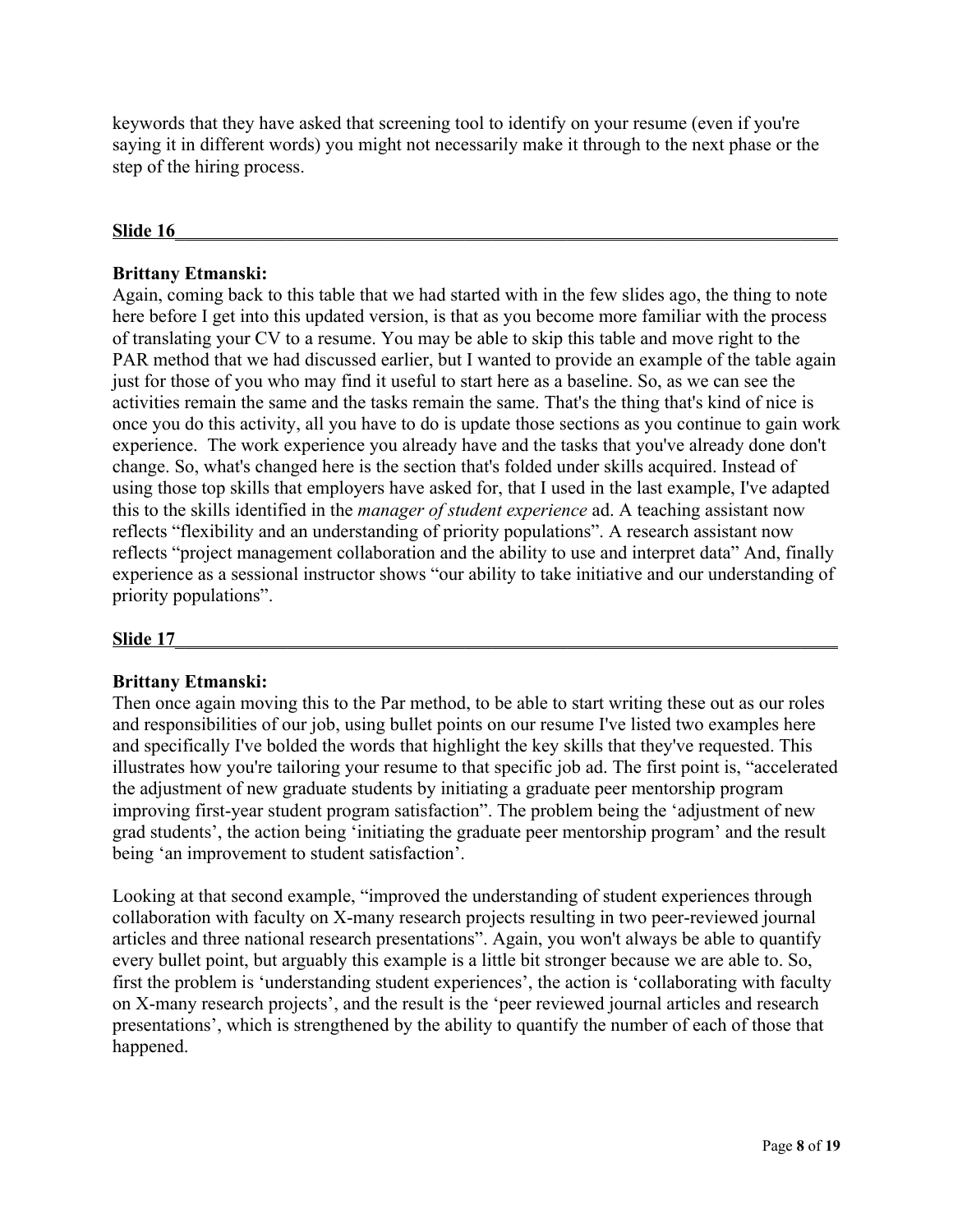## **Brittany Etmanski:**

Then just in terms of final notes and some reminders again please make sure that you're customizing your resume to each job ad. Just like when you're writing a cover letter to academic jobs, employers can tell when you've given them a cookie cutter resume such as any job as an analyst. The other thing to keep in mind is to keep it under two pages unless, it's explicitly stated that they're looking for something more than that. Because, again remember that the employer will probably only look at your resume at least initially for 10 seconds or less. So, relating to the third point, be mindful of format because of how short of a time the employer is looking at it for, it's best to make your resume easy to skim. Include that summary statement at the beginning, those key skills or core competencies at the beginning, to set the stage if they don't have time to read through your entire work experience. And it's also important to include some white space. Don't try and fill up your resume as much as you can. Changing your margins and that sort of thing it just makes it a little bit more fatiguing on the eye if everything is jam-packed into two pages.

Beyond that, make sure that you're proofreading and avoiding jargon. I know that a lot of us will use Microsoft Word and check our spelling and grammar, but my suggestion is to print off a copy of your resume before you submit leave it for a few days and come back with fresh eyes. Because, even if it's not a spelling mistake, sometimes you will come back and read a sentence that does not make sense. You might read one of the bullet points under your work experience and realize that it's not saying what you want it to say or it's not flowing in the way that you had hoped. That's something that you can address before submitting that to the job.

Another important point for you all moving forward; it's very important, especially during your degree if possible, to be building your industry networks. This will build your references that you can be pulling on when you graduate and when you're looking for a job. Doing things like cold calling or cold emailing people out in the workforce to see if you can do an informal interview with them, then you'll get an idea of what their company is looking for and again, and you can be tailoring your resume to those specific things that other job candidates who are just applying blind online may not know. References may also be able to tell you of a job opening before it gets posted online so you may have more time to be preparing for that job.

The final recommendation is to make use of institutional resources whenever possible. Especially because these have increased so substantially in the last five to ten years. A lot of schools have career departments that offer workshops like turning your CV into a resume. They talk about the job search process both within academia and outside. So, even though these things may not necessarily be offered in your department, chances are there is something available like that either at your institution or beyond your institution as well. For example, look at resources like *The Professor Is In, Beyond the Press*, *Laureate* and so forth.

The last thing that I wanted to make note of before going into Q&A is that I received a few questions that weren't necessarily touched on in these slides, but in case those people are listening today I wanted to make sure that they knew that I had your questions and I still will address them.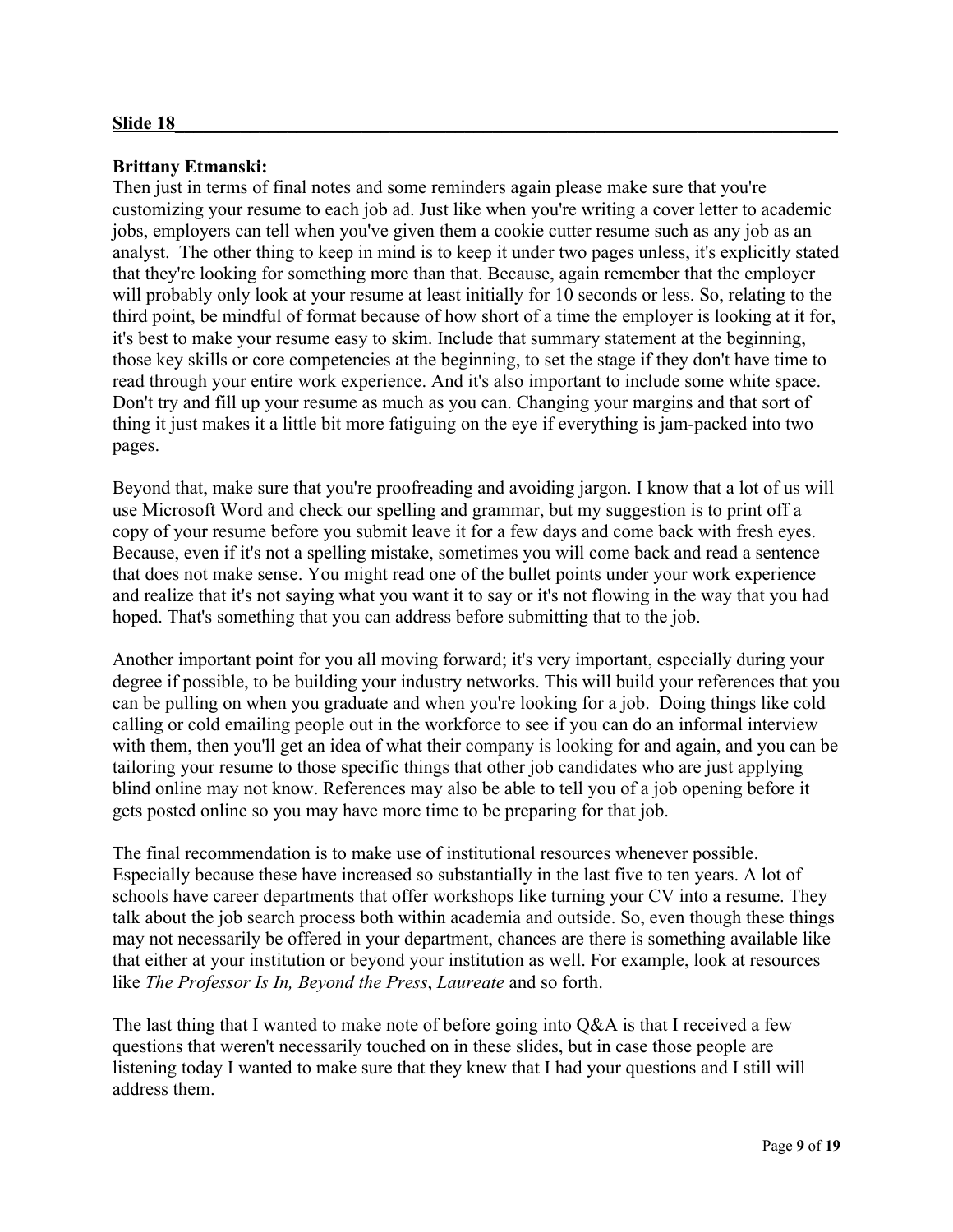The questions that I receive that I didn't speak to in the presentation were about the weight of academic references for non-academic jobs and a question specific to what is sought after by an academic hiring committee. The reason that I didn't include these is that I think these two questions are examples of where it's best to ask the specific person or the specific expert in that field. So, for argument's sake if you want to know what's being sought by an academic hiring committee, it will often differ institution to institution. At least for a starting point I would suggest asking your supervisor or another faculty member. Many of us know things like publish or perish, so we understand that publications are important. But, specific journals to be publishing in, how important a sole author publication, is and some of those nuances are best to come from people who have sat on hiring committees and can give that advice.

In terms of academic references for a non-academic job, I would say that this largely differs depending on your employer and again the job you're applying to. So, for example for my job which is a job as an alternative academic, or an Alt-Ac career, my job is still on campus and so because my references were so related to the position they carried a lot of weight behind them. But, if you're applying somewhere where people may not know who your references are, it may not be like a hot person in that field, they may not hold the same weight and it may be better for you instead to be conducting those informational interviews during your degree so that you can use one of those references as you get to know them better, and as you progress through your program, when you're applying for these jobs.

## **Slide 19**\_\_\_\_\_\_\_\_\_\_\_\_\_\_\_\_\_\_\_\_\_\_\_\_\_\_\_\_\_\_\_\_\_\_\_\_\_\_\_\_\_\_\_\_\_\_\_\_\_\_\_\_\_\_\_\_\_\_\_\_\_\_\_\_\_\_\_\_\_\_\_

### **Brittany Etmanski:**

Just quickly, as to what I'm noticing in the chat, someone said if they could have some slides of the presentation sent to their email so I will let the other panellists talk about how they are going to do that. But, this will be posted and transcripts will be posted, so I'm sure there will be places you can find it. I'll just leave it to them to share how it is that you guys go about getting that. So, if any of you have any questions outside of the Q&A, I've listed my information here. Now, I'm happy to answer any questions and thank you all for listening.

## **Slide 20**\_\_\_\_\_\_\_\_\_\_\_\_\_\_\_\_\_\_\_\_\_\_\_\_\_\_\_\_\_\_\_\_\_\_\_\_\_\_\_\_\_\_\_\_\_\_\_\_\_\_\_\_\_\_\_\_\_\_\_\_\_\_\_\_\_\_\_\_\_\_\_

## **Emma Kay:**

Perfect! Thank you so much for your presentation, Brittany. We really appreciate all the work you put into this and I'd like to move us to the question period. Now we've gotten a few questions trickling in and I have a few here that I received in advance. Before I do that, just in terms of accessing the slides, all of this information will be made available online. I don't know if we've posted the slides in the past, but that's something we can certainly talk about since they are going to be posted in the form of the video.

So, I'll read out the questions the audience has submitted through the Q&A function. Let's get started. The first question is "What is an Alt-Ac career?"

#### **Brittany Etmanski:**

I know that I had mentioned 'alternative academic', but realizing that may not necessarily mean anything to anybody either. I apologize. So, essentially an alternative academic career is a job where you are still working on campus, you are still working for the university, but you are not a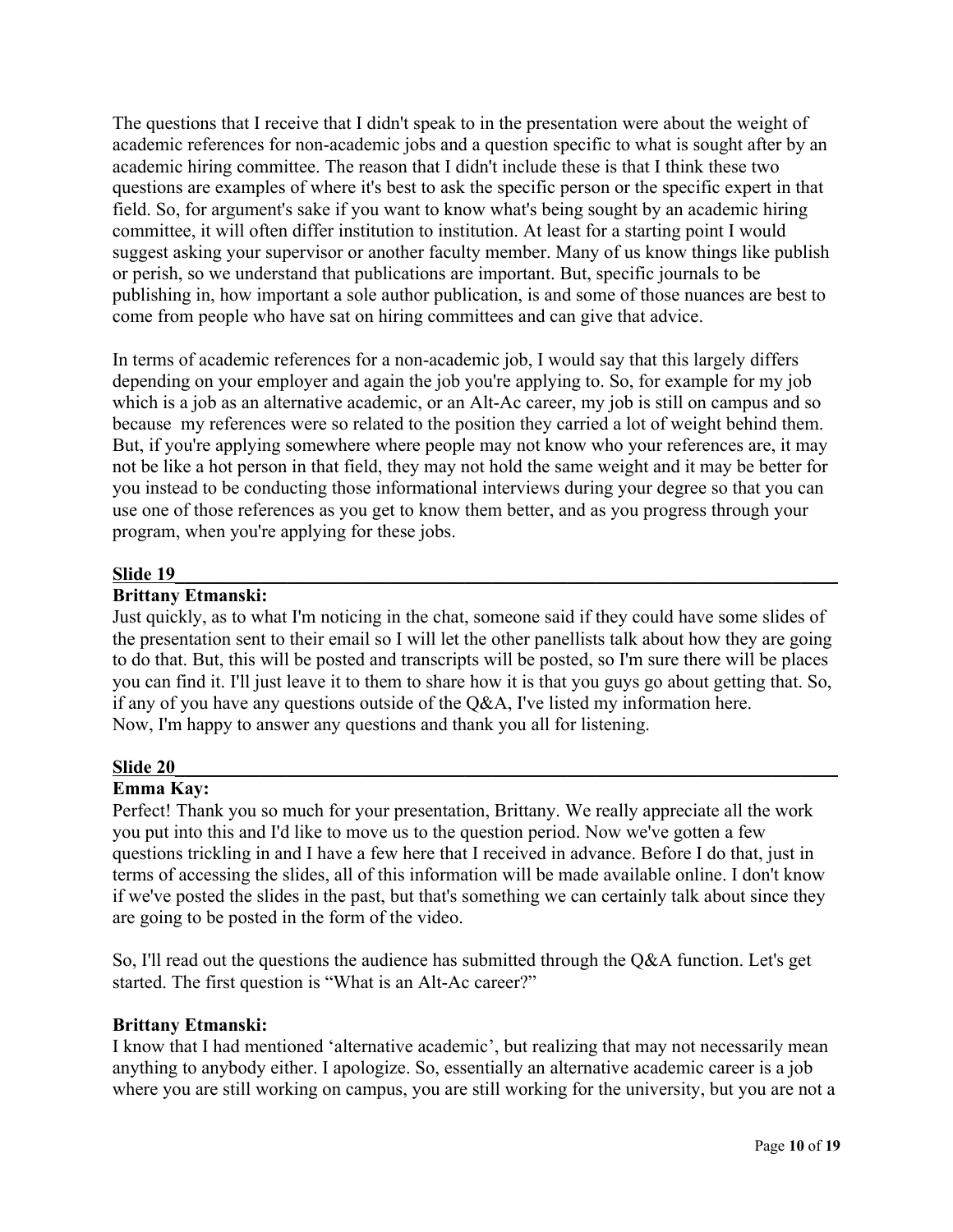traditional faculty or tenured track or tenured faculty member. You're a staffmember of the institution, but you're not faculty. In my case, to give you an example, I will be starting as a research coordinator. I will be researching experiential learning. I will still be doing things like publishing and presenting at conferences, but I'm not affiliated with a faculty role.

## **Emma Kay:**

Thank you. The next question is "Where do you search for jobs? Do you recommend any websites?"

## **Brittany Etmanski:**

I would say this very much depends on the field that you want to go into, because I'm sure that there will be some that I will miss. So, the first obvious one when people say "I want an academic job" is to look at things like *University Affairs.* Because, they tend to post all of the jobs that come into our institutional emails anyway. Outside of that, it may seem a little counterintuitive to some, but honestly I recommend going into whether it's Monster, Indeed and other sites like that. I have colleagues who, for example at Sheridan College, unless something has changed in the last two-ish years, Sheridan College only posts their job recruitment ads on Monster. They don't send them through email and they don't send them through Indeed or other sites. Beyond that, I would take a look again some of those websites like *Beyond the Professor*. The CSA has job postings as does *Cheeky Scientists*. It's all just a matter of kind of finding whatever venue makes most sense for you. Beyond that, once you start to get an idea of the job titles or the employers that you like working for or that you're interested in working for, then I recommend going to their site specifically. So, with my job I had been cruising the University of Waterloo website to see what jobs they had. For example, if you wanted to work in a hospital setting rather than trying to check on *Indeed* it's probably best for you to then look on a specific hospitals website, as they will often have the most up-to-date information.

# **Emma Kay**:

Perfect. Thank you. To follow up on that question, this one comes into it a little bit. Can you give us an idea of the kinds of jobs or job titles that MA or PhD graduates from sociology can apply for?

## **Brittany Etmanski:**

I would say it will differ person to person. This is where it's really important to think about what skills you are emphasizing during your degree to make it specific to you. But, as an example let's say you are doing some primary research. Whether it's your thesis or your dissertation and you thought "You know what? I really liked the ethics process". Maybe that's how things work for you and then you take a look into where you could work doing that. You could become an ethics adviser or, again, maybe you really like the research component like myself and you could become something like a research coordinator. Or, if you really like the idea of working for yourself rather than working for an employer you could become something like a consultant. There are various job titles and I'm hesitant to suggest here's "the top two or three to start your search". Instead, I would try to put in some skills in my search to then see the general job titles that those are recommending. Purely, because, for example, even in the one year that I was conducting my job search the job titles changed so much, like I think when I had first started applying a lot of them were called things like "Policy Analyst". And again, the job that I ended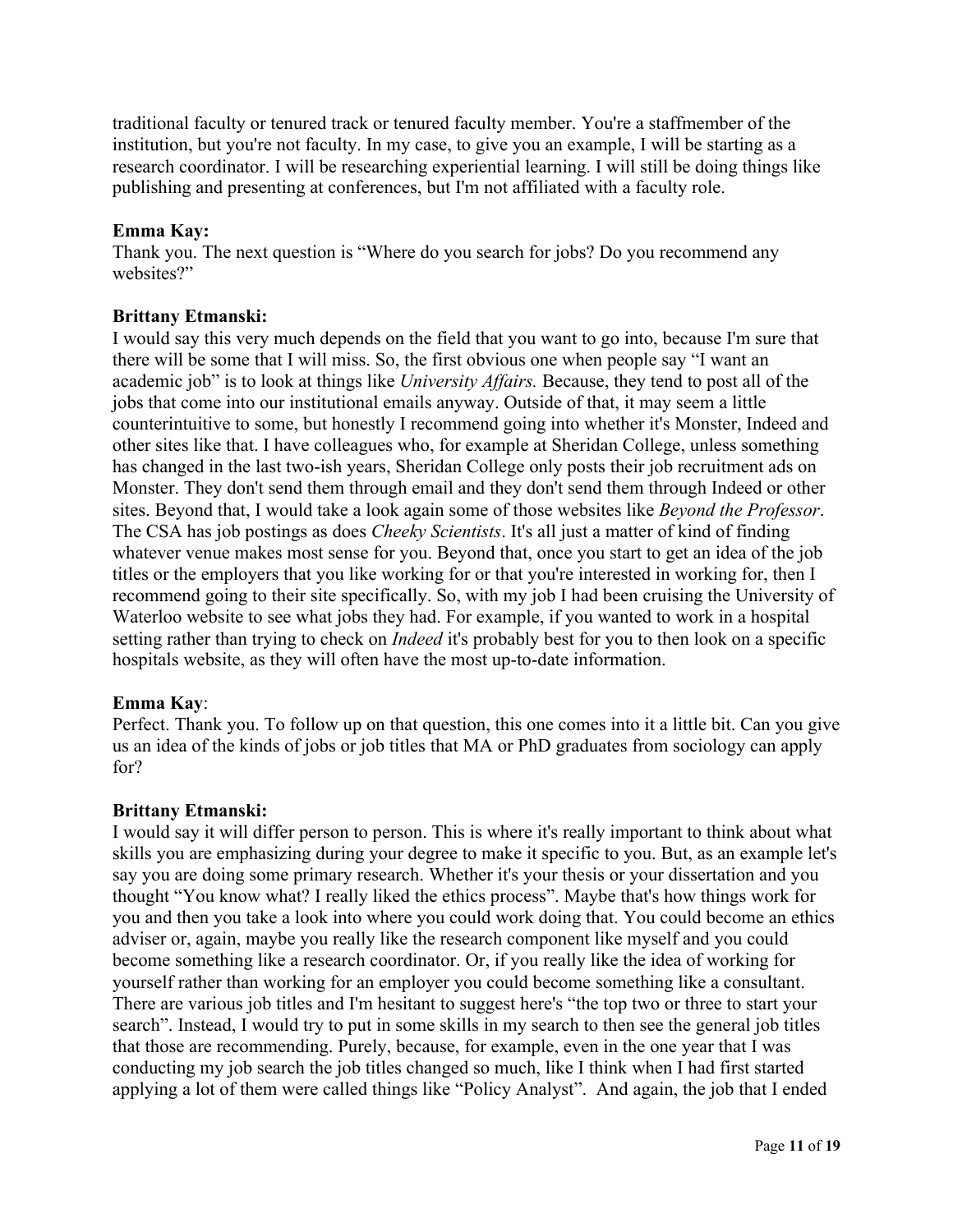up getting was called a "Research Coordinator", which is a completely different title even though they do very similar things. A little bit of both its definitely helpful to look at what some of those titles are, but I wouldn't hold hard and fast to only looking for those job titles. I'd make sure you're still including your skills.

# **Emma Kay:**

Great! Thank you. So, another question from the comments or the Q&A section is "Do you have any tips for guarding against employers deeming candidates with PhDs as overqualified for positions?"

# **Brittany Etmanski:**

So, this one I will start out by acknowledging that I think this will differ wildly depending on who you ask. If you ask someone different than me, you might get a very different answer. This is just my two cents, so you feel free to follow it or don't. That is your choice. I have heard from a lot of the respondents for my dissertation research that, in some cases, they didn't list their PhD on their resume because they didn't want to be seen as a flight risk or as overqualified. However, I did list mine. Granted, I think all except one of the people in my department has a PhD and the other person in the department still has a graduate degree. So, they have a very different understanding of graduate school than other employers do. But, I would say I would still list the PhD because your education is so far down at the bottom it's not the first thing that you're listing on a resume. And the way that I would kind of guard against that just again goes back to the skills. Making sure that let's say you're not necessarily over selling your education. You're not relying on your PhD as a crutch to sell why they should hire you. You're able to say I have X number of years' experience with this. For example, if your PhD took you six years, you already have six years of project management experience and what are the types of things that you've learned during that time. Really sell your PhD as work experience rather than trying to sell it as education, if that makes sense

# **Emma Kay:**

I think that makes perfect sense. Great, alright. And we have another one. "Is it wise to gain experience outside of academia during your MA or PhD? For example, work beyond TAships or RAships on campus?"

# **Brittany Etmanski:**

My research is on experiential learning or a work integrated learning so I'm extremely biased with answering this question, but I encourage students whenever they feel that it would be of benefit to them to be looking into those things. It doesn't even necessarily have to be an internship or a long-standing part-time job. Even if you're doing volunteer work even if again you're just going out to build your networks for a couple of hours a week, a couple of hours a month. Just to kind of get an idea and build your awareness of what jobs outside of academia look like because the thing to keep in mind here even with supervisors who let's say are very supportive of those of us who want to pursue a job outside of academia. Yeah right, not all of them are forcing us to continue in academia. Most times the only job they have ever had is in academia so they don't necessarily know how to help us or how to guide us to getting those sorts of jobs beyond that institution. If you were out doing some sort of volunteer experience or if you looked into internships or things like that that's what's going to tell you if a career in that industry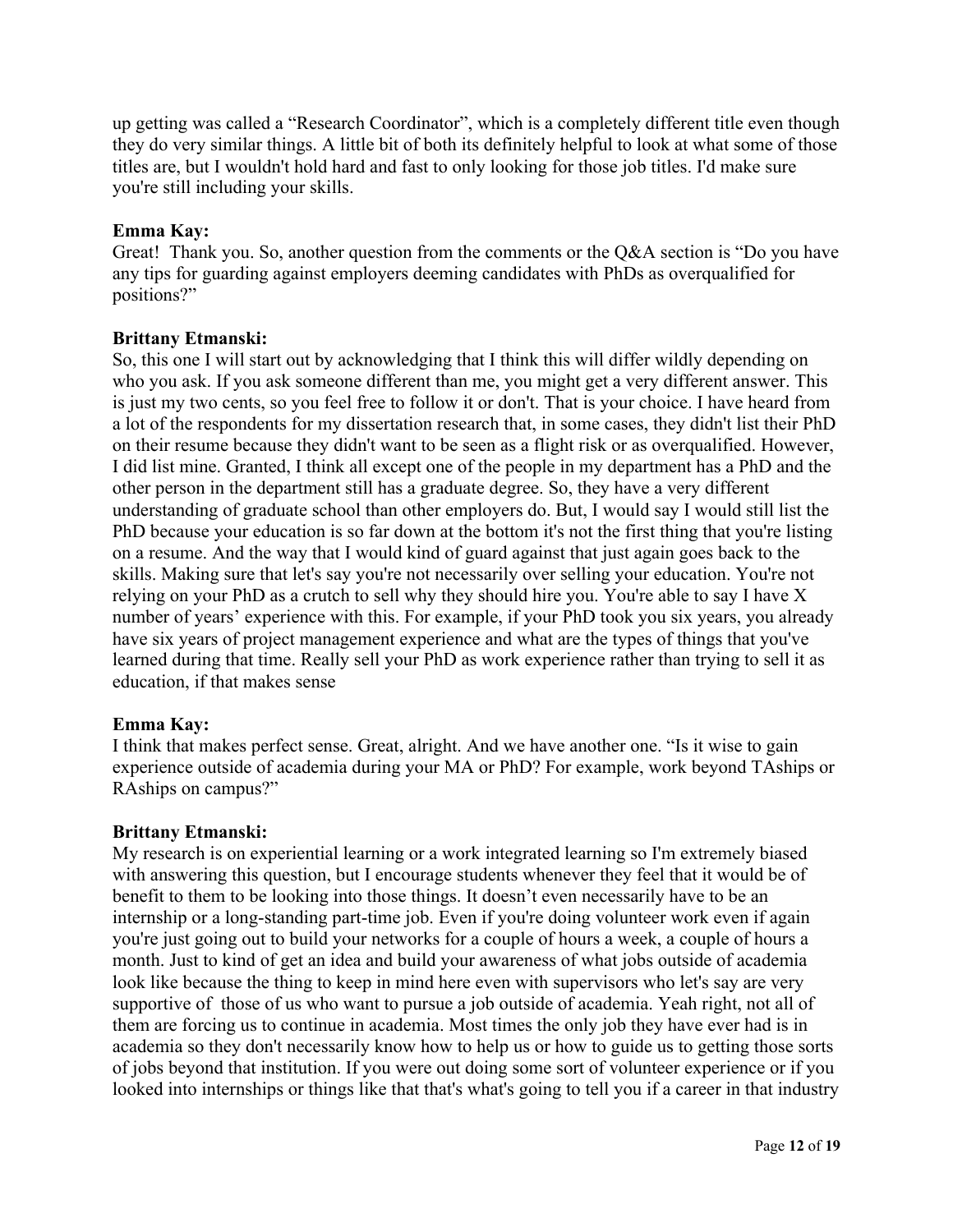is right for you, versus trying to research it without having that applied component won't necessarily be able to tell you that. This is my personal opinion. I would say if you choose to go that route (this didn't happen in my case, I was very lucky, I had very supportive advisors) your advisor may have some pushback about how that will affect your time to degree. So, I just want that to be something that for any of you who are thinking that 'the applied component sounds great, I can use it as a stepping stone to a future job', just make sure that you have that in mind and as a selling point when you talk to your adviser about it. So you're able to say you know I still have this goal of finishing on this time or this timeframe despite doing this thing and also be able to sell to them why that experience is important or will help you post PhD or post MA.

## **Emma Kay:**

Great. Thank you. And, sort of building on that, and the work experience portion of your resume, can you include unpaid positions? You spoke about volunteer work like, where would that go for a student's resume?

## **Brittany Etmanski:**

So, again, I've heard people that do either. I have been advised by the Career Center at my institution, for example, that you can include volunteer work because it's still something that you have done. So, they have recommended that. You can do that. I personally just did what works best for me. I usually separate it into a sub section, but I still identify it as work experience. So, I forget exactly how I listed it, but something more like philanthropic work experience or just something that's identifying that it's more of service to the industry or it's more of a volunteer type of role. They are still seeing that I'm doing things that have responsibilities that achieve certain results or certain outcomes. But, then let's say that if they were asking, you know, you get down to salary negotiation and they say how much did you make in this role and your face goes red because that was a free roll, then you can't necessarily. It makes it awkward during the interview to answer that. So, I just make it as easy as I can for the employer.

## **Emma Kay:**

Great! Thanks. So, we have we have some more questions. Going back to PhD students being perceived as overqualified, somebody wanted to ask if PhD students are perceived to be overqualified, because they have a reputation for being arrogant? Or do employers worry that they're going to be know-it-all's who are difficult to work with?

## **Brittany Etmanski:**

I mean a lot of these have been said, but I think this is a great question too. So, at least from what I heard, long-story-short, with my dissertation I interviewed PhD graduates both within and outside of academia to see what careers they had. What helped them get those careers generally reflected on their job and their education and so forth. And that was kind of one of the themes that they said, is that in some cases it was a very clear distinction of employers that didn't have a PhD seeing people coming with the PhD as coming from the ivory tower and, as you said being difficult to work with, because they come in with the sense of entitlement. That maybe someone who is an undergraduate doesn't know that's not necessarily saying that all of us will be doing that, but there is in some cases the stereotype or the perception that… that does happen. So, I think the key thing or the key way I know this wasn't the question, but to be avoiding that is when you're going in again making sure that you are being confident in yourself and being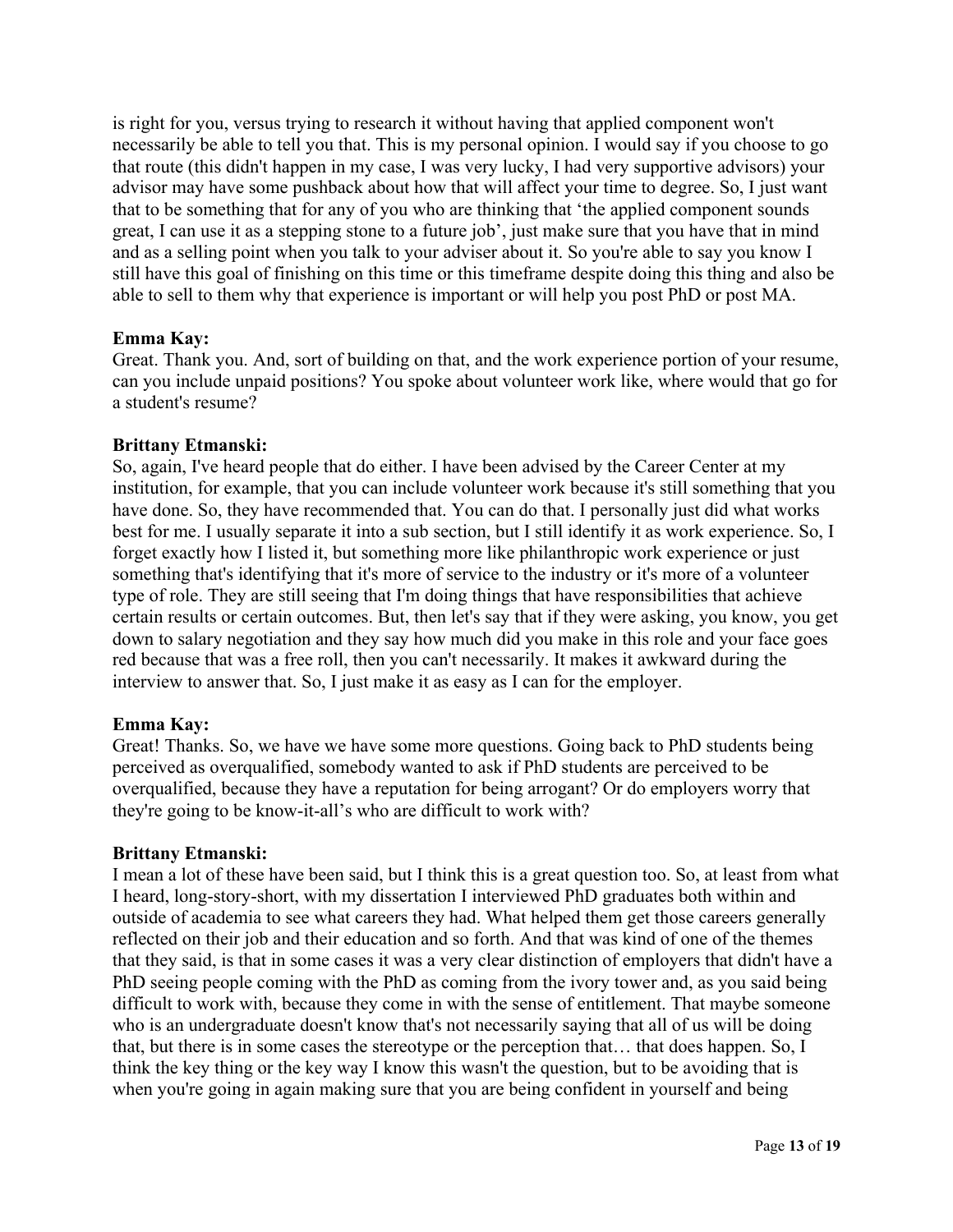confident in your abilities but also understanding that even if you've had roles before this this is kind of your entry into the labour market or the marketplace outside of academia. This is really your first time dipping your toe into that so you don't necessarily know everything yet. There are things you can be learning from your employer and make it known to them that. Say that you're interested in learning about  $X Y$  or  $Z$  things, and again making that fit clear to them in their company and I think that that kind of washes over the feeling of "Oh, this person's coming out and expects to earn \$100,000 a year and already knows X Y and Z, then we can't teach them anything."

## **Emma Kay:**

Alright. Thank you. Another question from the audience is "How long does the job search take? How long before finishing school should Masters students and PhD students begin applying for jobs?"

## **Brittany Etmanski:**

The statistics on this will always continue to change. When I started looking for jobs, the average time from graduation until finding a job I think was about one year. So, the important thing with that to note is that if it takes you a few months don't think of yourself as a failure, because you have become so specialized in a specific area that sometimes it's difficult to find the exact role that works for you or even a role that works for you in terms of how long should you wait to apply for jobs after finishing school. My argument here is that you should be applying before you finish your program. I am currently in the process of waiting to defend my dissertation and I applied for academic jobs over a year ago and I applied for the current job that I will be undertaking about six months before I wanted it. Timing won't always work out, so the thing to keep in mind is when you're applying to industry jobs, unlike academia, you aren't necessarily applying a year out. The exception being government opportunities like Statistics Canada. They'll want you to be applying a year in advance, but most others will ideally want you maybe about one to three months out. I would say still begin searching before that just to get an idea for what the types of jobs and the job titles are that you want. And, then building those connections. However, if you've done all of that I would seriously start doing so a little bit prior to when you've set up your defense.

## **Emma Kay:**

Great! And, I don't know if you know this, but do most PhD graduates and sociology end up working outside of academia?

## **Brittany Etmanski:**

I do know this. The research that I had published a while ago, I think it said at least sixty something percent end up in jobs outside of academia. But that number increases to (don't quote me) I think 80 something percent when we look at those who obtain jobs other than permanent jobs as a tenured professor. For reports on this, refer to Conference Board of Canada. If you look through Higher Education Quality Council of Ontario HECO and again some of those other resources like The Professor is in or Beyond the Professoriate, lots of them all speak to this and more than half of graduates obtain jobs outside of academia.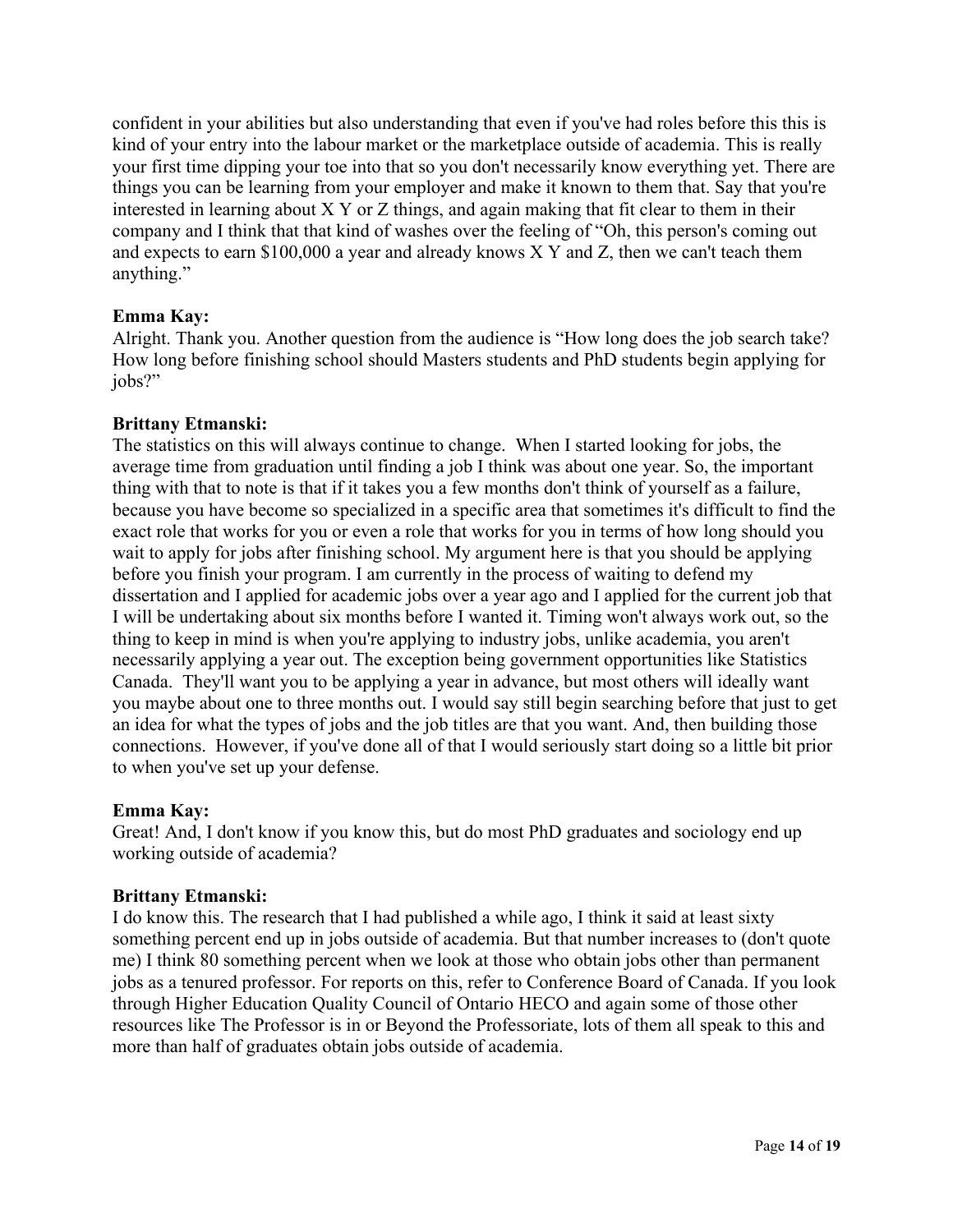## **Emma Kay:**

And, so, the next question is more about the academic CV. "Do you have an idea of what should be included in the funding section on an academic CV?"

## **Brittany Etmanski:**

I would say, I mean, I guess maybe if this person doesn't mind writing a follow-up question just to make sure that I've answered your question, but it doesn't necessarily have to just be Tri-Council Funding. So, CIHR sure. It can also include other institutional scholarships, federal scholarships, provincial scholarships or awards and grants. Usually for me I separate them out by type; whether it's a scholarship or grant. I also separate out bursaries because, they are oftentimes be needs-based and so I found that that's been helpful for me to show what has been funded based on my circumstances versus what has been funded based on more of like a merit-based type of situation.

## **Emma Kay:**

Great. Thank you. And the next question is "What is a reasonable salary range to expect for your first job after graduating with an MA or PhD?"

## **Brittany Etmanski:**

Eventually you just kind of feel like "I'd be happy to get any job" so, I may not be the best person to ask because I was just so excited to graduate into a job and I felt so grateful for that. But I would say the one thing before answering this to note is that a PhD won't necessarily pay off in terms of more money than an MA. So, again, unless research has changed chances are if you're trying to make more money, the MA is where that cost-benefit analysis this is kind of plateaued. The PhD, if anything, will usually just open doors to different jobs not necessarily more money.

I would say to me, money isn't everything. The happiness of my job is something that's also very important to me. So, weighing that in of course, but I would say generally try to look for a starting salary about \$50,000 or more. Again, it all depends on what your skills are. Oftentimes those who have, for example, skills with quantitative methods might generate an increase in their salary just because those are, like, that's a hot topic right now. People at Stats Can want that. People at government think tanks want that. So, you may be able to let's say, make 60-70 thousand dollars. Or, again maybe you make more money in your first year if you're hired by a start-up, but then that doesn't necessarily mean that that company will be afloat to pay you that eighty thousand dollars a year however many years down the line. So, salary is important. I would say look for probably about or expect around \$50,000 a year or more. But, the other thing, again I know this wasn't part of the question, but just kind of sharing my knowledge, also be looking into things beyond salary. So, what are your vacation days, if you have any? What about sick days? What about benefits are you given or professional development fund? All of those sorts of things, because when you start to factor in those that can, at times outweigh something where the salary may be a little bit more in one job, but doesn't offer any of those perks.

## **Emma Kay:**

Perfect. Thank you. Another question from the audience, "Are most jobs contract? How long does it take to secure something permanent?"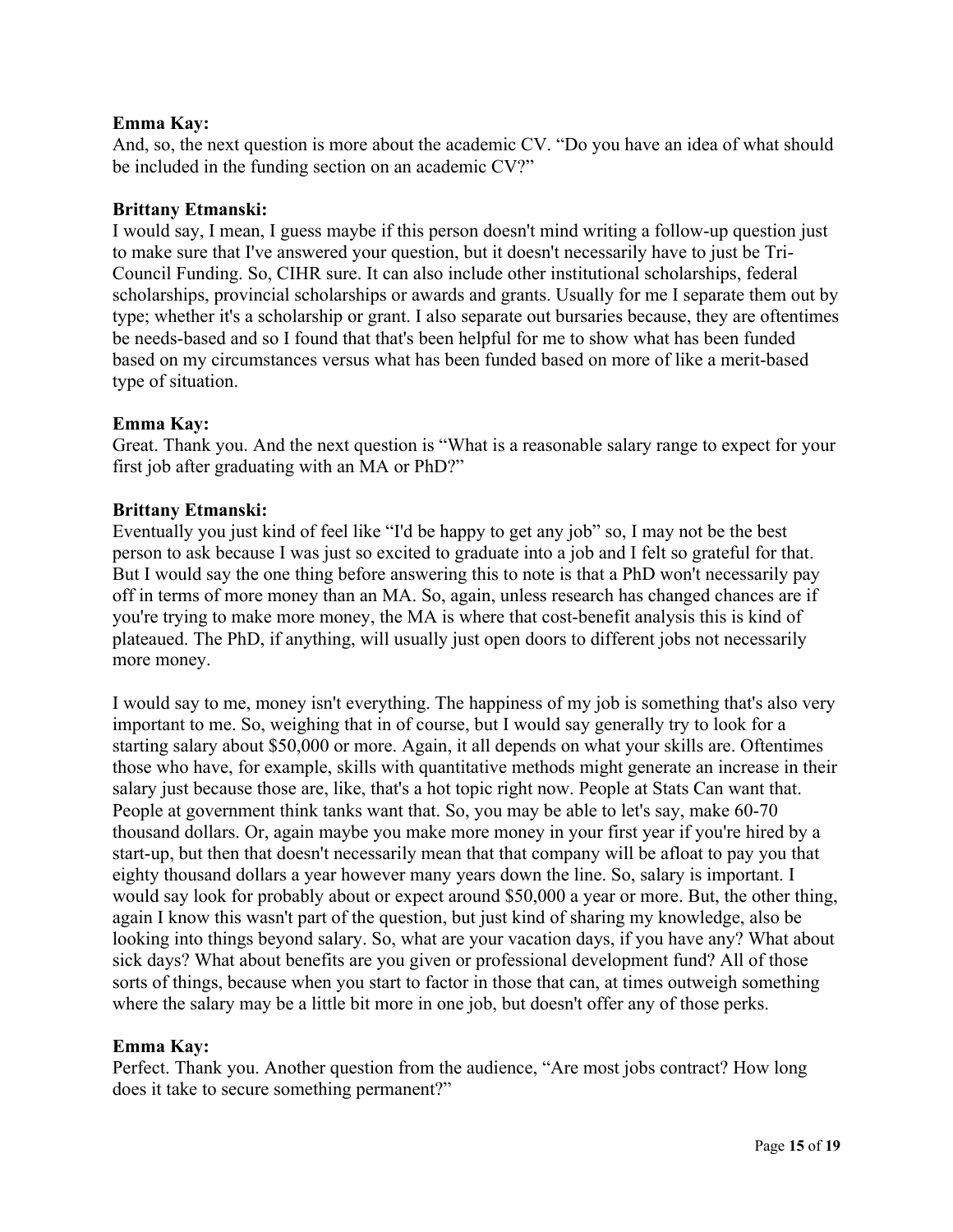## **Brittany Etmanski:**

I would say this depends on industry. In my experience, most of the jobs that I knew that I wanted to apply for were all tacked (the alternative academic jobs) just because I felt that that was most well-suited to what I do and most of those jobs are contingent on funding. And so much like when we try to figure out whether we're getting Tri-Council funding each year, those jobs, even if they use a different funding source, and government think tanks, are included.

They'll often evaluate those things on a year-to-year basis. A lot of the jobs (at least on campus) will be the staff jobs, will be contract. It will be more in other industry fields. So, for example, if you wanted to work with an insurance company, at some cases if you wanted to work for a hospital, or otherwise you might be able to secure something permanent right away. But, I would say depending on industry, just knowing that we're moving to the gig economy, where more people are working multiple part-time jobs instead of a full-time job. Knowing that people are moving into consulting and things like that, I would expect to start out contract. And, in terms of how long until you get a permanent job, again I would say that this depends really on you. So, are you each year of your contract, for example, looking to work somewhere else that's offering a permanent job? Because you may obtain one sooner versus if you're expecting to stay in the same career and the same job and then secure a permanent role depending on the sector. That may not happen for a while.

## **Emma Kay:**

Thank you. We have a couple questions about the non-academic field. "Is there stigma around finding a non-academic career?"

## **Brittany Etmanski:**

I would say this will depend very much on the faculty member that you ask. So, for example both of my advisors didn't really know tons about where I could be applying to, but they were both extremely supportive. And, I was very lucky with that. However, I have friends and colleagues where their advisor was very heavily encouraging them to pursue an academic job, because that often reflects better on faculty members as well. They're able to then write into their own CVs "look my previous student got a job at this university as a tenure track professor". So, I would say again very much depends on faculty very much depends on department.

I think there will always be a push to pursue an academic job because the PhD, in my mind, is a professional program. It's geared to prepare you for an academic job, but what I would encourage you to do again is, just going back to building your network. So, you're able to talk to alumni of your institution or PhDs who work in whatever region you're in near you because those are the people that are doing exactly what it is that you want to be doing and those are the people that you can talk to. That say, "I still publish, I still present at conferences or I still teach or whatever". Those are the people that don't stigmatize that role, because the other key thing to note is that a lot of times you will make more money, not necessarily right away, but down the line in a job outside of academia. But, that's the thing that we don't really advertise within academia. For example, I have friends who have graduated, for argument's sake, about five to seven years ago and they all laugh now because they have more holidays than they did when they were in academia. They work a nine-to-five and they call it end of the day at 5:00 p.m. They don't work past that and their salary is higher, so again, keeping in mind that no matter what is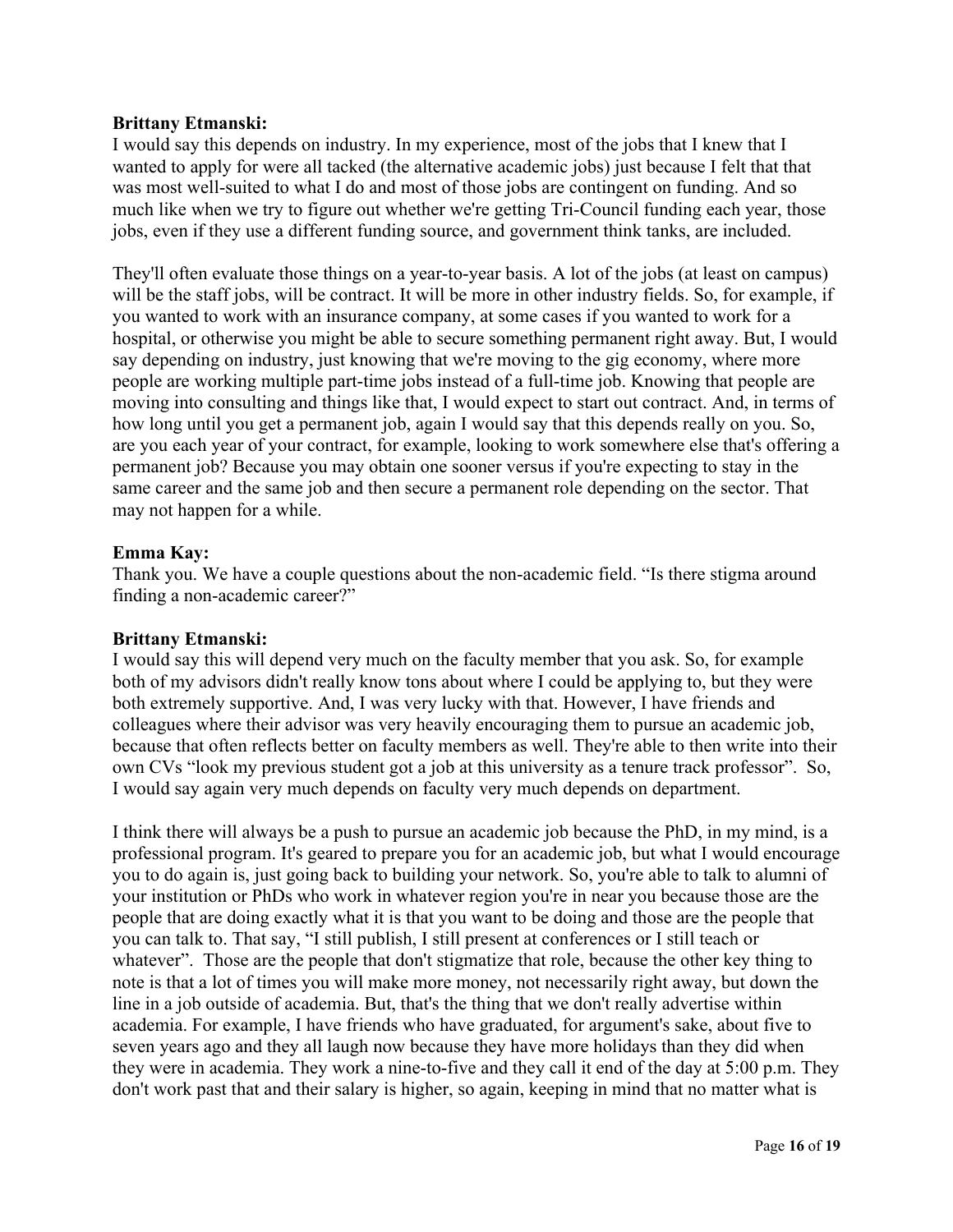happening, even if your department is stigmatizing those resources to pursue non-academic employment, you can always go to those sessions or those webinars without your professor knowing or without faculty knowing. If that's the case, I would still encourage you to go about making use of those resources. It's just a matter of whether or not you feel comfortable sharing that with others and that's totally your personal choice.

### **Emma Kay:**

Perfect. Thank you. And would you say there are certain topical areas, like criminology, that may position you better in the non-academic job market?

#### **Brittany Etmanski:**

Yes, so the big thing over the last little while has been marketing quantitative skill sets. Also, kind of dipping your toe into even just beyond what we do in sociology, but different coding type things. Such as Sequel which is written out of SQL, Python or knowing those sorts of coding languages. Criminology, for I know it was just an example, but I find that's kind of a hot topic within academia right now. A lot of the job postings are wanting criminologists, whereas I haven't necessarily seen that so much outside of academia. The one thing though, that I will caution is the job market at least in the last let's say five to ten years, for argument's sake, that I've been watching it change so rapidly that if you try and prepare for the current market, chances are it will have changed by the time you get into it. Some things, like those hard skills, will be marketable, but just always make sure that you're keeping an eye on again going to company websites when you figure out what companies you want to work for. What is it that they're looking for in their job ads, what are those skills? Plus, how are those changing year-to-year and then trying to align with that, while still keeping mind of what's of interest to you. However, don't just do something, because it will help get you a job, if you're going to end up hating that job every day.

## **Emma Kay:**

Excellent. Thank you. And, so this next question from the audience is personal. "How did you make the decision to pursue the non-academic route? Do you think academics are compensated fairly for the amount of work they do or would you be better off in industry working that many hours? You also mentioned that happiness is important to you. Do you think the stress around an academic career is worth it?"

#### **Brittany Etmanski:**

This is a funny question as I sit here about to defend my dissertation like, "Oh, how should I answer this?" But, I would say for myself, I'm a first generation student and, so, to be honest, getting to the PhD was a huge achievement for me, and I knew that I wanted to be a professor.

At the beginning of my degree that kind of what was the end-all be-all for me. It wasn't until I started noticing in my first year that what I did my research on, looking at how we transitioned to non-academic careers, was such an underutilized area of research. That's kind of where I started to take note of these things. In my Masters I was realizing and I had done research to see that most of us aren't getting academic jobs so what are we doing instead. For me it was all about contingency planning. No matter how smart I am, we're all smart. No matter how many publications I have, or how much fun things I have there's lots of other people who have the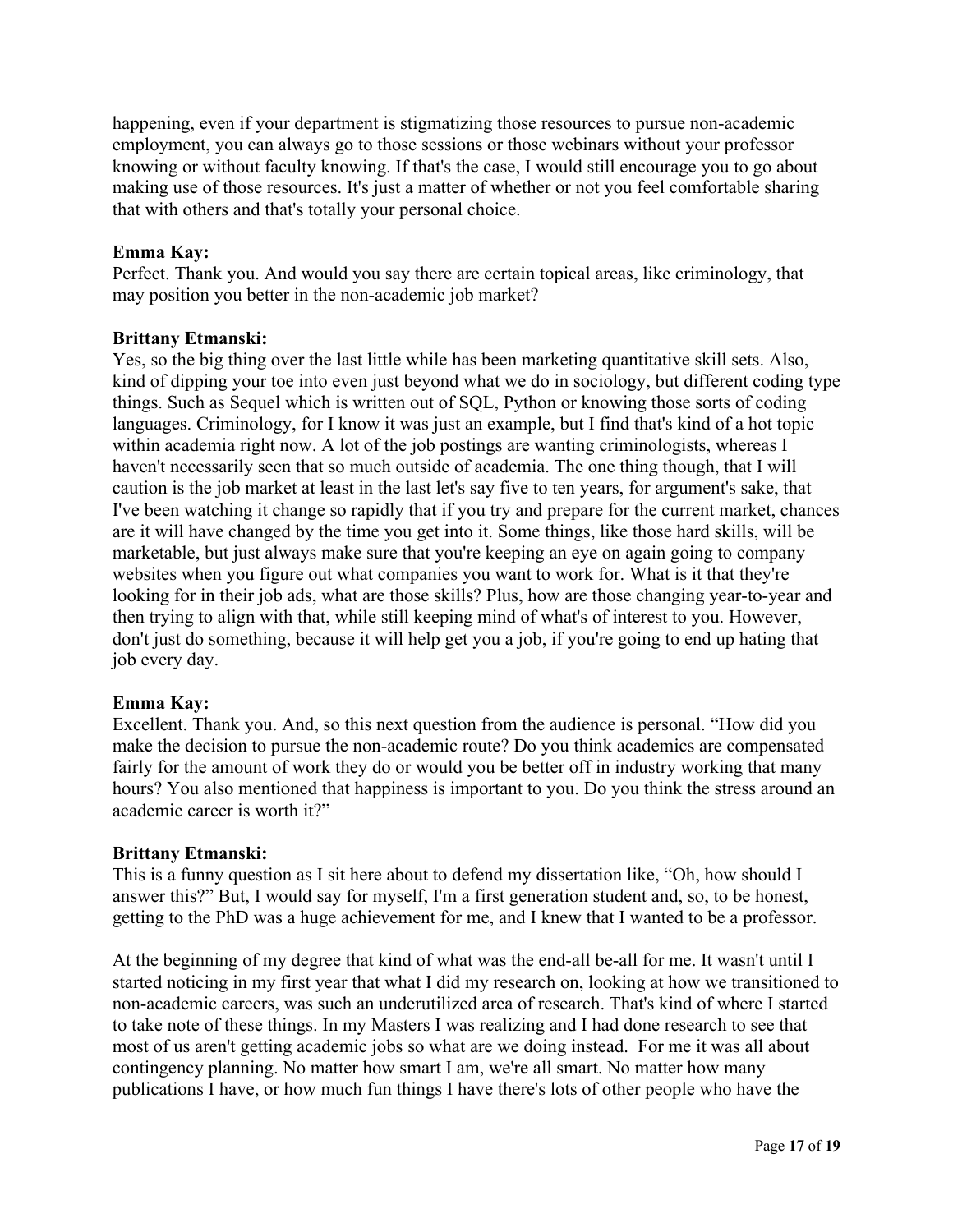same thing. The market is so saturated right now that I needed to make sure I was preparing myself for other things. Just realizing and recognizing that my job would probably end up being non-academic is what spurred me to start looking into those things. And, then from there just seeing what careers existed and what's of interest to me.

In terms of the next part, of whether I think academics are compensated fairly, I would say it very much depends on your own department and it depends on things like the general field of study. Engineers, for example, their salary as a professor, get paid significantly more than most of us in social sciences, humanities and liberal arts. It depends on the institution. Again, I haven't checked this in a bit, but I think a while ago the average salary of a professor was about \$75,000 to start, which again is pretty good. Compared to, let's say, starting at \$50,000, within the industry, if that is what you are finding work. But, again that first five years that you're trying to obtain tenure, you're on the clock always. So, in my mind at least, I thought about that. It is valuable of course to make more money, but what if, for example, I took a non-academic job I worked 9:00 to 5:00 and then for argument's sake maybe I'm a sessional two times a year. And that's already brought my salary up to that of an academic and the hours are still pretty on par. So, for me I think again salary is part of it, but salary isn't everything. I looked at it like what can I live comfortably with and then I will base my decisions from there. For myself, the stress of an academic career, I would say this, is just very personal to each person. The further and further I got into my career the more that I realized that everything I was doing to try and stand out still didn't really differentiate me from anybody else. I think it really just depends on kind of waking up each day, each week, each month, each year… whatever, and deciding is this something that I want to continue doing. Yes or no. As I got toward the end of my project, I noticed my dissertation story, I noticed that I was starting to get really burnt out. Because during my third year I think I was working 70-hour weeks. That's not something that my advisor has ever imposed on me, it's just something that I felt guilty not doing, because I feel like in grad school often there's a lot of competition, and so it's always what are you doing to make yourself look better than everybody else. And not to say that there won't be that in other fields, not to say that you won't work over time, but I just think there's a better idea of that work-life balance. And for me, moving forward that was something that was important to me. You might also want to consider things like: "Do I want to live near my family?" Because, if you take an academic job it's very likely you'll have to move cross-country or move to a different country. Are you willing to do that? Are you willing to do that for how long? All of those sorts of things, if they aren't things that you just really need, to think about when making the decision of is applying for an academic job worthwhile to me. And if so, or if not, when did that perspective change?

#### **Emma Kay:**

Great! Thank you. So we're almost out of time. So, this is a quick question following up on that one. "Do you think life balance is more easily achievable outside of academia?"

#### **Brittany Etmanski:**

Maybe check back with me in six months, I'll let you know! I would say from friends and colleagues who have gotten jobs outside of academia, will often speak to self-imposing additional workloads on themselves. So, because they've been so used to working as long and as hard as they have during their PhD they, just kind of continue doing that in their first job, even though that isn't expected by their boss. It's just not really clear to us that we don't have to do